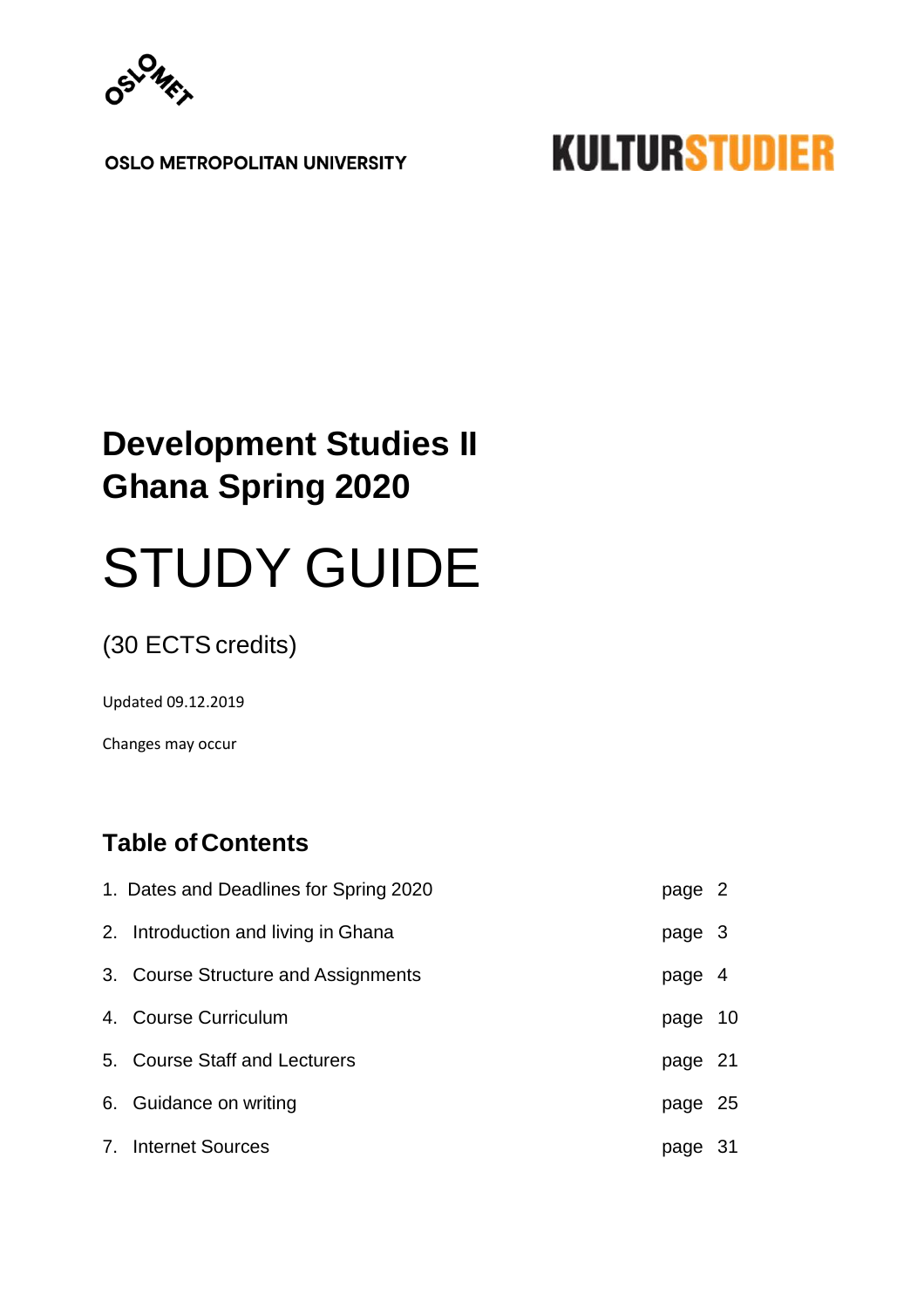# **1. Dates and Deadlines Spring2020**

| <b>Self study</b><br>Dec $8 -$ Jan 27     | Students to read from the curriculum and write an academic essay. The paper must<br>achieve an 'approved' grade. Send the assignment by January 21, 2020 to the<br>seminar leader by email: cc@kulturstudier.org                         |
|-------------------------------------------|------------------------------------------------------------------------------------------------------------------------------------------------------------------------------------------------------------------------------------------|
| Week $1$ (6)                              | <b>Module 1: The Regional Context: Africa and Ghana</b>                                                                                                                                                                                  |
| February $3 - 7$                          | lecturers plus Seminars                                                                                                                                                                                                                  |
| Week $2$ (7)<br>February 10 - 14          | Module 1: The Regional Context: Development and change in Africa and<br>Ghana<br>Lectures plus Seminars                                                                                                                                  |
| Week $\mathbf{3}$ (8)<br>February 17 -21  | Module 1: The Regional Context: Development and change in Africa and<br>Ghana<br>Lectures plus Seminars                                                                                                                                  |
| Week $\blacktriangleleft$ (9)             | Module 1: Home Exam and preparation for research                                                                                                                                                                                         |
| February 24-28                            | Home Exam: 24-26 February. Hand in time to be confirmed by Exam Office                                                                                                                                                                   |
| Week $5(10)$                              | Module 2 : Studying development in the field                                                                                                                                                                                             |
| March 2 - 6                               | Group Research conducted in selected field sites                                                                                                                                                                                         |
| Week $\boldsymbol{6}$ (11)                | Module 2 : Studying development in the field                                                                                                                                                                                             |
| March 9 - 13                              | Group Research conducted in selected field sites                                                                                                                                                                                         |
| Week $\overline{7}$ (12)<br>March 16 - 20 | Module 2 : Studying development in the field<br>Group Research conducted in selected field sites<br>Research diaries handed in to Seminar Leader on return to Cape Coast                                                                 |
| Week $\mathbf{8}$ (13)                    | Module 3: Theoretical and conceptual approaches to Development                                                                                                                                                                           |
| March 23 - 27                             | Lecturers plus Seminars                                                                                                                                                                                                                  |
| Week $9(14)$                              | Module 3: Theoretical and conceptual approaches to Development                                                                                                                                                                           |
| March 30 - April 3                        | Lectures plus Seminars                                                                                                                                                                                                                   |
| Week $10$ (15)<br>April 6 - 10            | Preparation for Research Group Oral Presentations<br><b>Group Presentations</b><br>Photographic Exhibition<br>Research and Academic Workshops                                                                                            |
| <b>Self Study</b>                         | Students complete an individual field study report, based on the data collected by                                                                                                                                                       |
| April 11 - May 15                         | the group. Hand in time to be confirmed by exam office                                                                                                                                                                                   |
| <b>Evaluation</b>                         | The exam results will be published in StudentWeb no later than 15 working days<br>after the submission deadline. To challenge the grades a written request must be<br>given no later than 3 weeks after the results have been published. |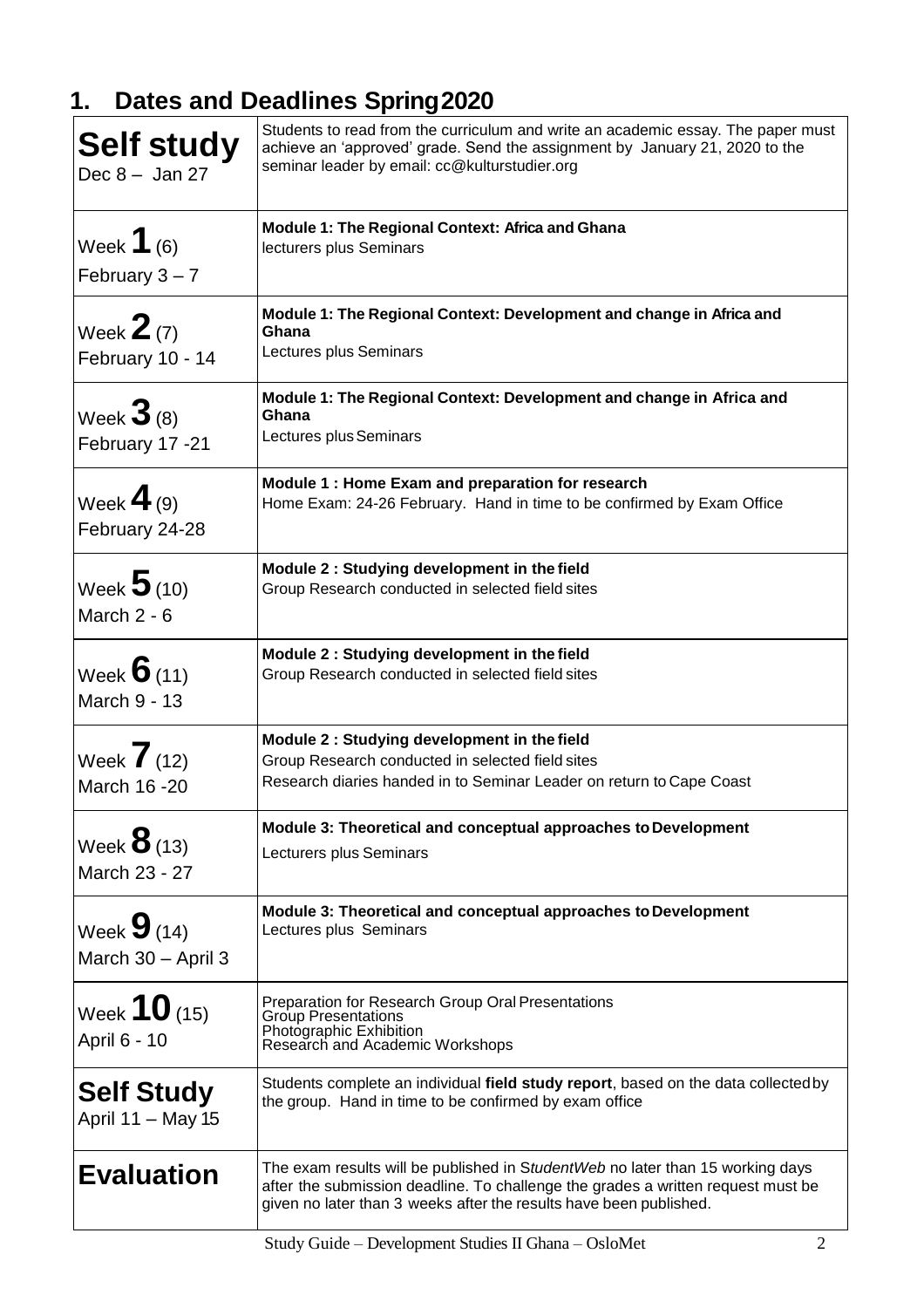# **2. Introduction and practical information about living in Ghana**

This *Study Guide* gives you advice and information about the study program in Ghana and how to carry out the different tasks. It should answer most questions about the organisation of the course, dates and deadlines, assignments, exams, requirements, and criteria for assessment. If there are any academic questions that have not been answered in the Study Guide please contact of the seminar leaders: [cc@kulturstudier.org](mailto:cc@kulturstudier.org)

#### **Accommodation**

Kulturstudier rents an entire hostel in the centre of Cape Coast where all the students stay. Kulturstudier also rents a house in town where the seminar leaders live. Kulturstudier has a study center at Brenu Beach, about 20 kilometers from Cape Coast. It has a nice restaurant and student students can go there to relax and study.

There will be bus transport to and from the study center on two afternoons a week. The cost of living is modest, although prices have gone up as in the rest of (especially urban) Ghana. It is possible to buy a meal for \$5- 20 at tourist restaurants and down to \$2 at local places in town.

If you have trouble finding your way or need to contact us, you can reach our assistant manager, Michael Asare, by phone number +233-244987581.

#### **Programme studytime**

During the week, from Monday to Friday, students are expected to be in Cape Coast and to take an active part in the programme. Lectures, seminars and academic support activities are compulsory and will be held at the Institute for Development Studies at the University of Cape Coast. Lectures are generally held in the morning and start after breakfast. There can be some short field trips in the afternoons to support particular lectures

Students will have some free time in the afternoons when reading canbe done. Generally, evenings and weekends are free for students to organize as they like. There will be some optional activities in the evenings such as guest lectures, films and cultural events.

#### **Opportunities for independent travel**

During the week, from Monday to Friday, students are expected to be in Cape Coast and to take an active part in the programme. During the period of field work students are expected to remain in their research community. You can travel on weekends outside the field work period, though this must be balanced with your responsibilities for preparing for lectures and completing assignments.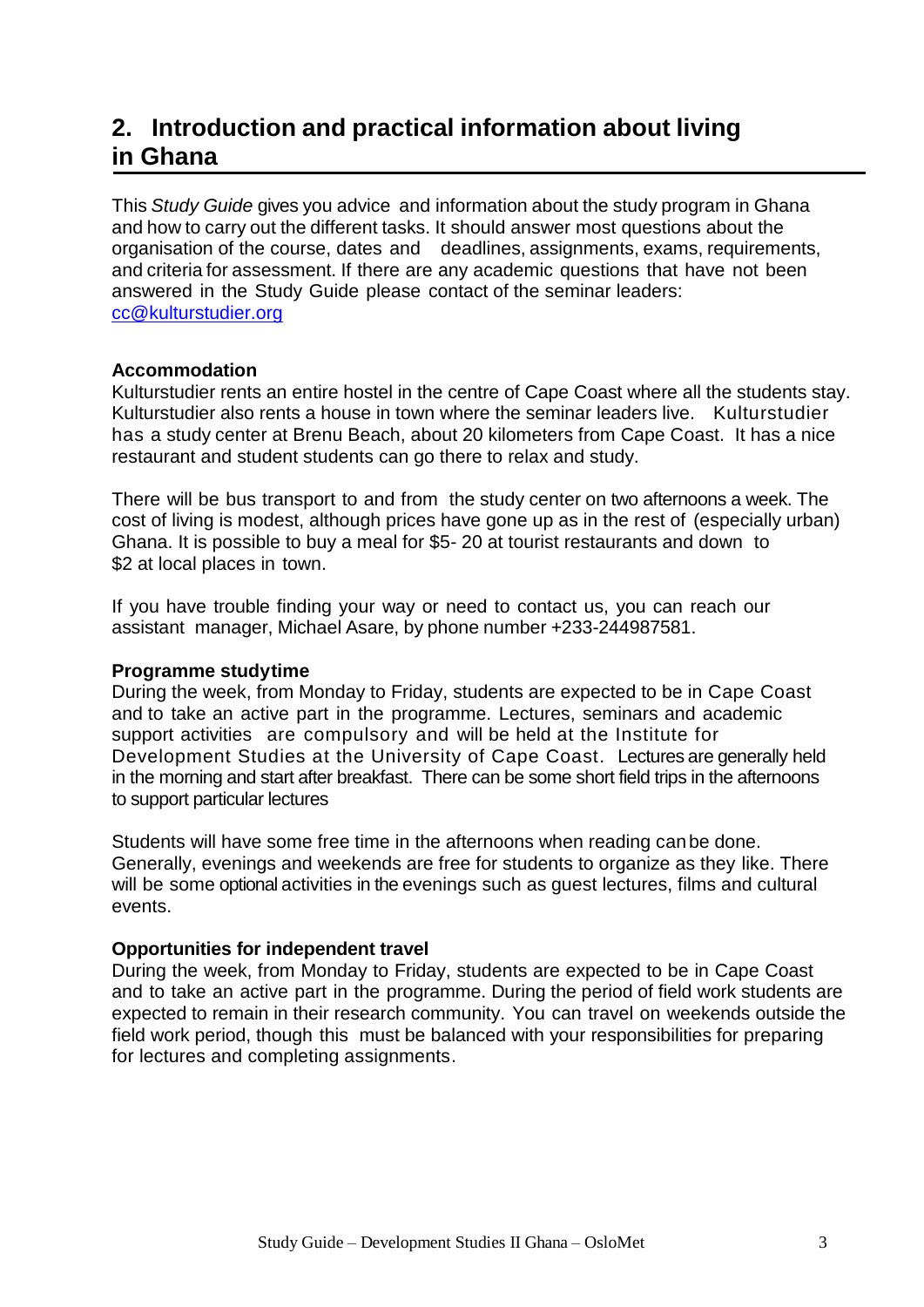# **3. Course Structure and Assignments**

This is a second level course in development. It is the responsibility of students without units in Development Studies to read and familiarize themselves with basic development concepts and theories.

The course in Ghana is divided into three modules of equal status, each with an associated curriculum, assignments, and activities. After three weeks of lectures, all students take part in three weeks of research. The course takes an inductive approach: the research data from the field work becomes part of the curriculum for the final three weeks of the course where students will apply their knowledge and data to various theoretical and conceptual positions.

**Module 1**: **Regional context: Africa and Ghana:** politics and governance: social movements, civil society and NGOs: environment and sustainable development: social development

**Module 2: Studying Development in the Field:** learning about methods, selecting a topic and research questions, conducting a limited piece of research for 3 weeks as part of a group in a selected research site, analysis and presentation of research data

**Module 3: Theoretical and conceptual approaches to development:** introductions to sustainable development, political ecology, poststructuralism, and feminist theory.

Students complete 5 linked assignments:

- **1. Introductory Assignment:** a written essay. Focus on the wider context of development in Africa and Ghana
- **2. Home Exam:** a written essay. Focus on the national level of development policy and practice in Ghana
- **3. Research Notebook:** an important aid to your research
- **4. Group oral presentation:** an opportunity to practice analytical and presentation skills
- **5. Field Report:** an individually written field report based on the group research. Focus on the local level: specific, detailed coverage of one aspect of development in a particular place

For the **Introductory Assignment**, after reading from the set books and curriculum, you are to discuss what development is and the wider context of development. That is, what are the historical, political, economic and cultural factors that influence what development is and how it has been envisaged and implemented in Africa and in Ghana? In the second assignment, **the home exam**, which takes place after three weeks of lectures, you are to discuss development actors and processes in Ghana. You will be asked to apply concepts and discussion from the lectures to a particular question that relates to development in Ghana. **The Research Notebook** and **Oral Presentation** practice skills such as recording and analysing research data that will be essential for completing the course. In the fifth assignment, **the Field Report**, you will analyse in detail one particular issue related to development – the focus of your research – and link your data to the wider issues raised in readings and lectures. The assignments build on each other and move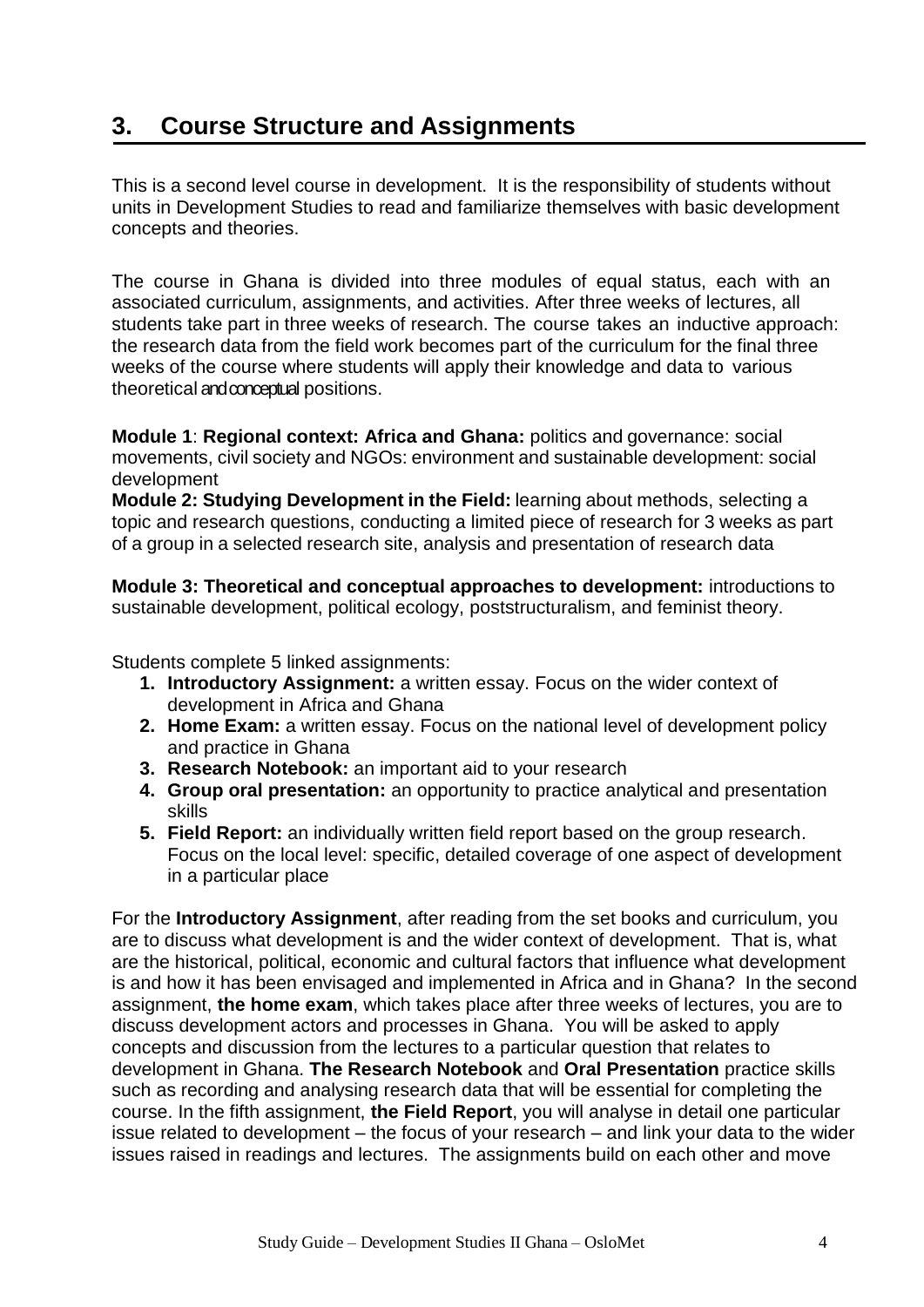from the global and general to the national context, to specific development activities and outcomes in one particular location in Ghana.

#### **Avoiding Plagiarism**

Plagiarism is taken very seriously at University. You must always cite your sources. Copying text, or using facts or arguments from other sources (including previous student papers) without referencing them in your text is considered a serious breach of the academic code of conduct and will normally result in failing your assignment and possibly failing the entire course. The sources in your bibliography should only include sources that you have actually read and referred to in the text. Listing a source you have not read is also considered a serious breach of the academic code.

#### **Course Work Requirements**

Course work requirements must be met within fixed deadlines. Lectures and seminars are mandatory, as are workshops to prepare for the research, and other arranged group activities. It is compulsory that students remain in their field site for the full three weeks, unless they make trips directly related to conducting research related to their topic, for example travel to Accra to interview government officials. Students who, due to illness or other valid and documented reasons (such as a medical certificate), do not meet the work requirements within the fixed deadlines, may be given a new deadline, in each individual case given by the seminar leader. Students who, due to the same reasons, have less than 80% attendance at lectures and seminars or active involvement during the field research, will by the seminar leader be given a written assignment of approx. 2000 words (5 pages) +/- 10 % over a fixed topic and with a fixed deadline. Absences are per activity during most of the semester, but per day during the group research period. Please note that students who do not comply with this loose the right to take the final exam (i.e. submit their field study report).

#### **Exams**

Information about exam deadlines is published on the OsloMet StudentWeb.

Information about submission will be sent to your student e-mail account at Oslo Metropolitan University (OsloMet) approximately two weeks before your group exam submission deadline.

### **Part 1 – Self StudyPeriod (Dec 8 – Jan 27)**

The course begins with a self-study period. In addition to gaining knowledge of the course and curriculum, the objective of the self-study period is to acquire an understanding of development in Africa and of the curriculum. Because the reading load is intense while you are in Ghana, it is highly recommended that you review the curriculum during this period as this will make your study in Ghana easier. The readings can be downloaded from the personal Kulturstudier page on www.kulturstudier.org.

You should buy your own copy of the three set books. W hen you arrive in Ghana you can buy a printed version of the Course Readers so you don´t have to print them before departure.

Studying on your own is always a challenge. It demands discipline to set aside enough time for reading and reflection. But it also compels you to develop your own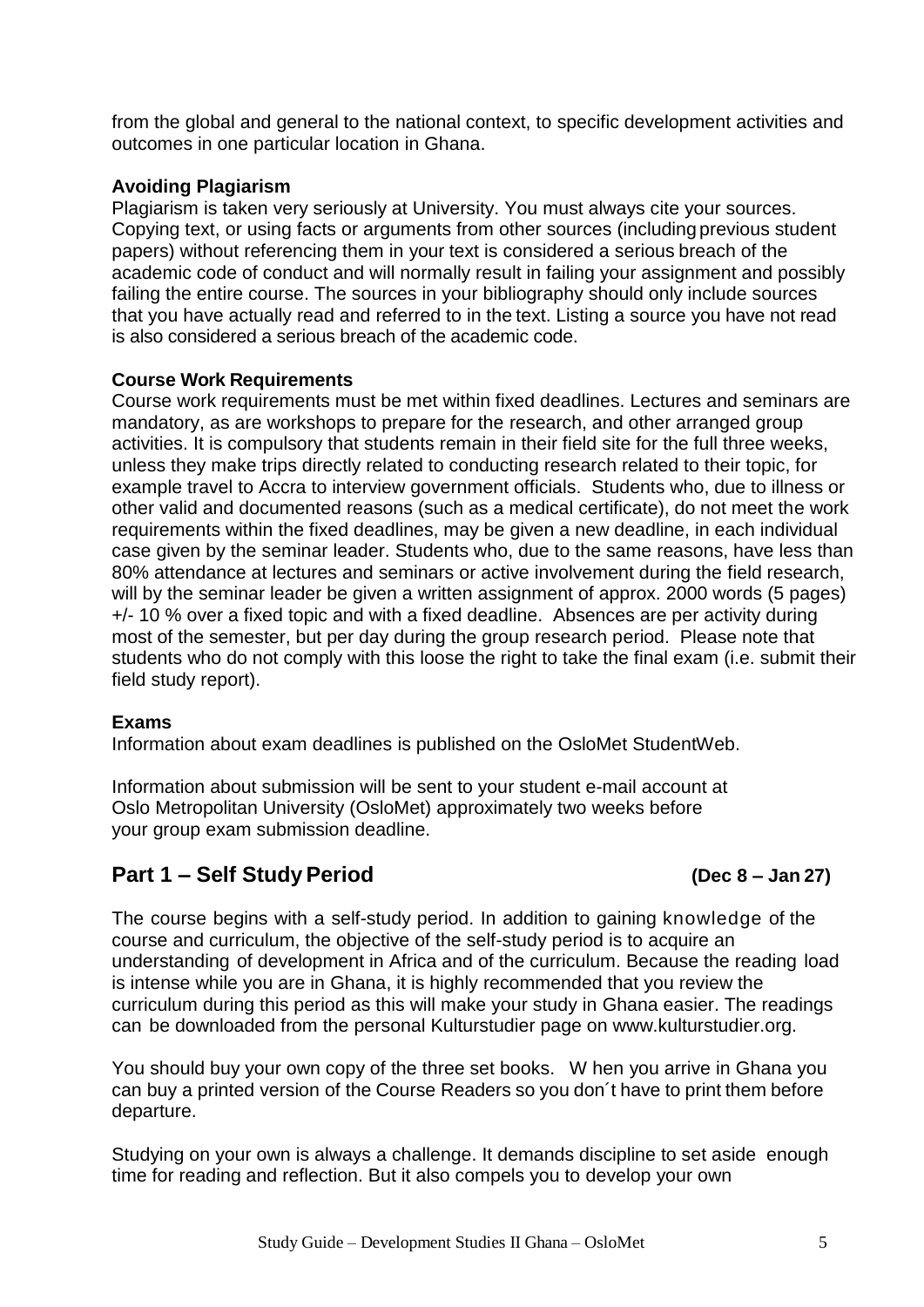understanding and an independent approach to learning. If you have questions or need help during your self-study period, you can contact the seminar leaders.

#### **Student Requirement Assignment 1 An academic essay based on selected sources from the course curriculum**

- individual work
- $\bullet$  1800 words ( $\pm$ 10%)
- Focus: context of development in Africa and Ghana
- Must be marked 'approved' by seminar leader for student to proceed
- Send electronic copy to the seminar leader by 21 January 2020

You are to write an academic essay based on sources in the curriculum, of approximately 5 -6 pages, on: **The context of development in Africa, with some discussion of Ghana**. You cannot cover everything, so you must be selective. No topic is better than another as long as it is in the curriculum. This is a short essay, so it would be best to cover 2 or 3 topics.

Your answer should include:

- 1. An introduction stating what you will focus on and your justification for your selection
- 2. A brief discussion (paragraph) of the concept of development
- 3. Select and discuss 2 or 3 economic, political, social and/or cultural factors that affect development in Africa and in Ghana.
- 4. Briefly, highlight some of the 'problems' that development is seeking to address
- 5. A conclusion where you summarize your main points

You should read and apply **at least 10 different sources** from the curriculum. The purpose of the assignment is to begin your learning about Africa, Ghana and Development. A second purpose is to show you are able to use academic conventions (a supported argument with a range of sources that have been referenced). You will be given feedback on your assignment. If your essay is not written in an acceptable academic style you will be asked to improve your work. Please use your time wisely during the self-study period and write an adequate essay so you do not have to work on this while in Ghana.

**You must submit this assignment by the due date or you risk failing this assignment and will be unable to progress to the next assignments**. **If you do not follow the guidance in this section, the essay will be returned to you and a new version should be submitted by the start of the course.**

### **Part 2 – Study in Ghana (February 3 - April 10)**

The major part of the course takes place in Cape Coast, Ghana. The course is divided into three modules. Module 1 covers the first three weeks of lectures, plus a fourth week for the home exam. Module 2 covers the three weeks of group research. Module 3 includes two weeks of lectures and a further week of research and academic workshops and preparation of oral presentations. While living in Ghana, you can experience the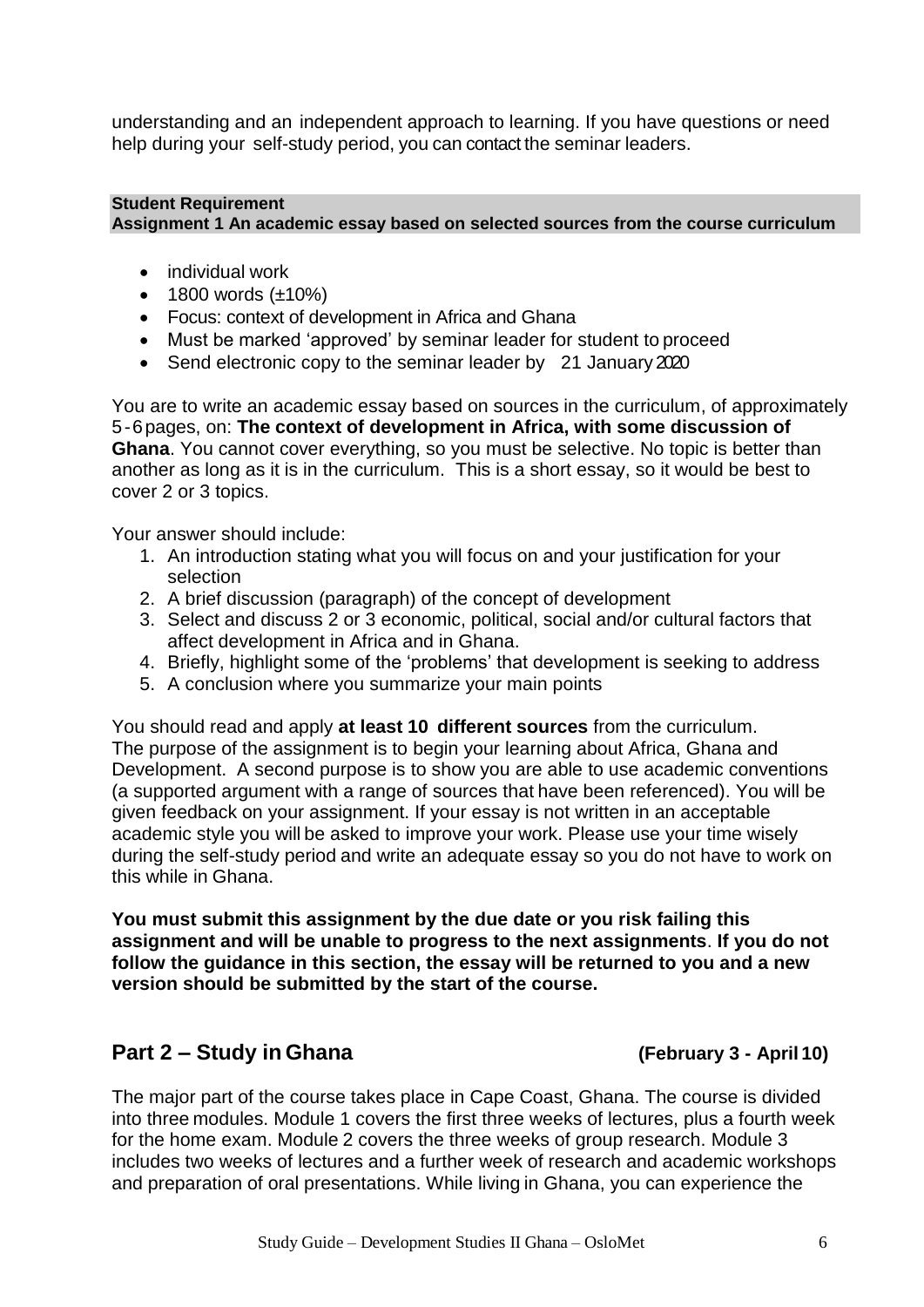reality of the ideas and concepts studied in the classroom. This experience provides an exciting learning environment.

#### **Weeks 1 to 4: Lectures, seminars and home exam**

Lectures are normally in the mornings from Monday to Friday. The first lecture starts on **Monday February 3. Student attendance is compulsory**. It is recommended to do some reading for each lecture. For further details, see Section 4 for the Curriculum, which is organized around the 3 modules, individual lectures, and the research topics.

Generally, there will be two seminars each week, one on the content of the lectures (**Academic Seminar**), and one on methodology and conducting research (**Research Seminar**). **Everybody must participate in and prepare for the seminar groups.** You will find that discussing and sharing is a highly efficient way to learn. Since any study of development has normative implications, it is important to question, reflect, and critique – both verbally and in writing.

**Student Requirement Assignment 2 - Essay Home Exam**

- **Individual work**
- **3000 words +/- 10% not counting the bibliography**
- **40% of mark**
- **focus: national level of actors, policies and practices of development, first three weeks of lectures**
- **3 days in week 4, submitted electronically, dates and times sent direct to students by the exam office**

A choice of questions will be sent to students. Students are to prepare and write an essay based on one question of their choice. Standard rules for academic referencing apply. Most sources should be from the compulsory curriculum, though some well selected additional sources can be used. This is an exam and no help will be given by the seminar leader or other staff. The exam is marked (A-F) by one internal and one external examiner. Information will be provided on how to submit the assignment. If students would like feedback they can contact the exam office and ask for a justification of their mark.

#### **Weeks 5 to 7: Doing Research:**

Research groups, ideally of 4 students, will spend three weeks in a specific field site in order to conduct research on a particular topic. The seminar leader will visit them to review their progress and to discuss any problems that have emerged. Students are likely to stay in small guest houses or with families. The standard of accommodation will be adequate and relevant to the African context, for example there is no guarantee of internet access or air-conditioning. Breakfast and dinner will be provided, while students will pay for one meal each day, usually the mid-day meal. Local transport costs will be paid by the students. Kulturstudier staff will take students to their field sites and introduce them to their hosts. At the end of the research period students will be responsible for arranging their own transport to return to Cape Coast on **Saturday March 21**.

Students are expected to stay in their research site from when they are taken to the site,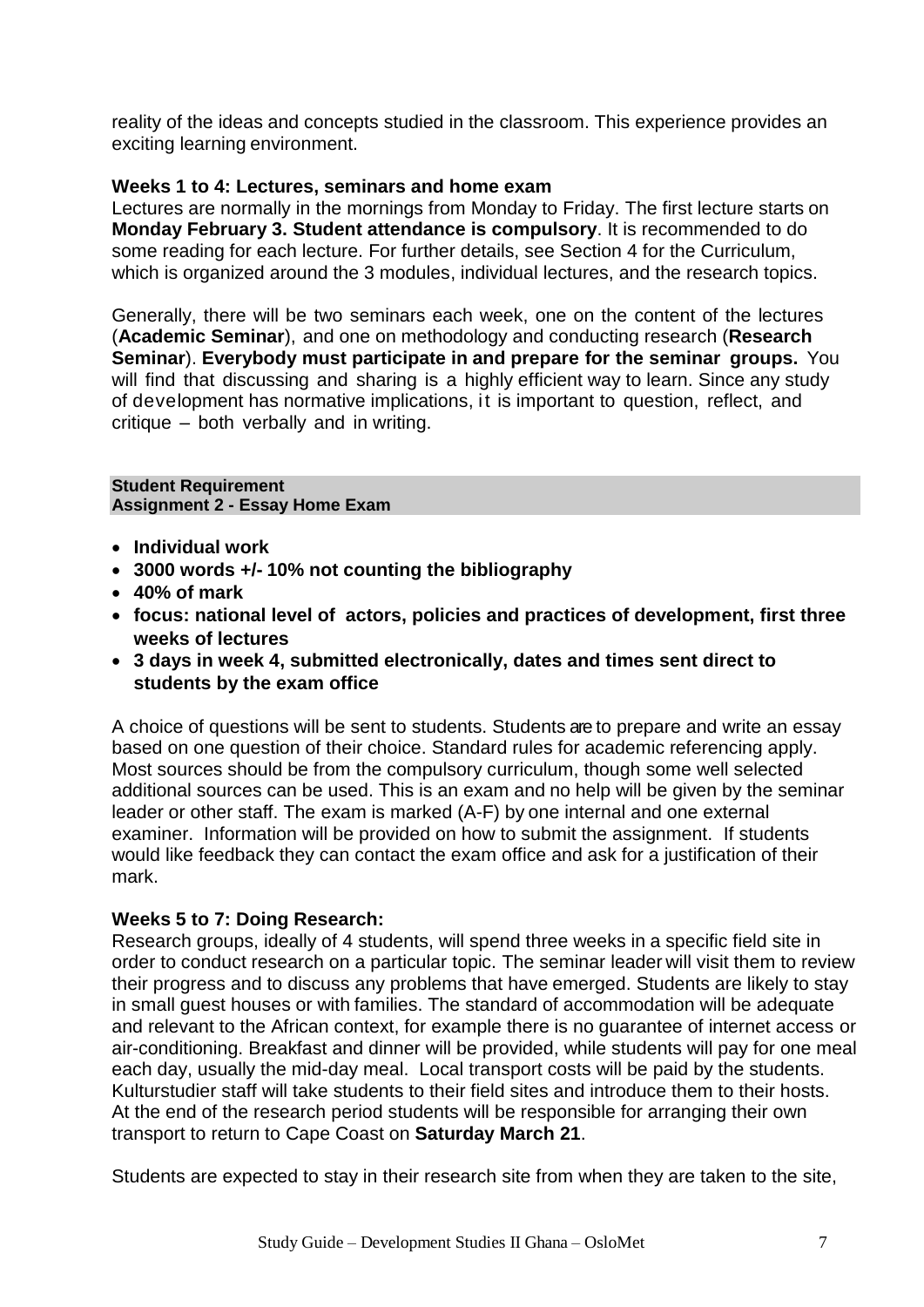until the last day, Saturday March 21, 2020. In Research Seminars students will develop their topic and research questions and become familiar with a range of possible research methods. Each student is to keep a **Research Notebook** while conducting their research, which will become an important record of the field experience. While the data is collected by the group, the Field Report is an individual assignment, so it is important that each student has a copy of the shared research data. Students should take their Research Methods Book with them, and curriculum sources that are relevant to their topic so they can read and discuss articles together and apply them to their research data.

An innovative aspect of this course is that the data collected by the groups during the field research will become part of the curriculum for the subsequent weeks of the course. The research data from each group will be discussed by the full group of students, and contextualized by the theories and concepts studied in the course.

#### **Student Requirement Assignment 3- Research Notebook**

- **Individual work**
- **An important source for documenting research process and methods**
- **On return from research, handed in to seminar leader, marked 'approved'**

It is a requirement of the course that each student keep a Research Notebook of their experiences in Ghana, with particular attention to the period of fieldwork, including some reflection for each day during the field work. The guiding principle is that it is useful to you as a researcher, as it will be an essential source when it comes to preparing the field report. The Research Notebook is assessed by the seminar leader and will be returned to the student within a few days of collection.

The Research Notebook should include:

- 1. Daily plans, record of meetings and contacts, a map of your research area
- 2. Research methods used, their justification, and the questions being addressed
- 3. Reflections on the process of doing research
- 4. Successes and limitations of data
- 5. Copies of interview questions, notes on focus group discussions, questionnaires, planning documents
- 6. Initial links between your data and ideas and debates in the literature

#### **Weeks 8 to 10: Approaches to Development and Oral Presentations**

After returning from field research there will be three more weeks, two with lectures on conceptual approaches to development, and a final week preparing for the Oral presentation, giving the presentations, and activities focused on preparing a field report.

## **Student Requirement**

**Assignment 4 – Oral presentation on field study findings**

- **Group work**
- **Marked 'approved' by seminar leader**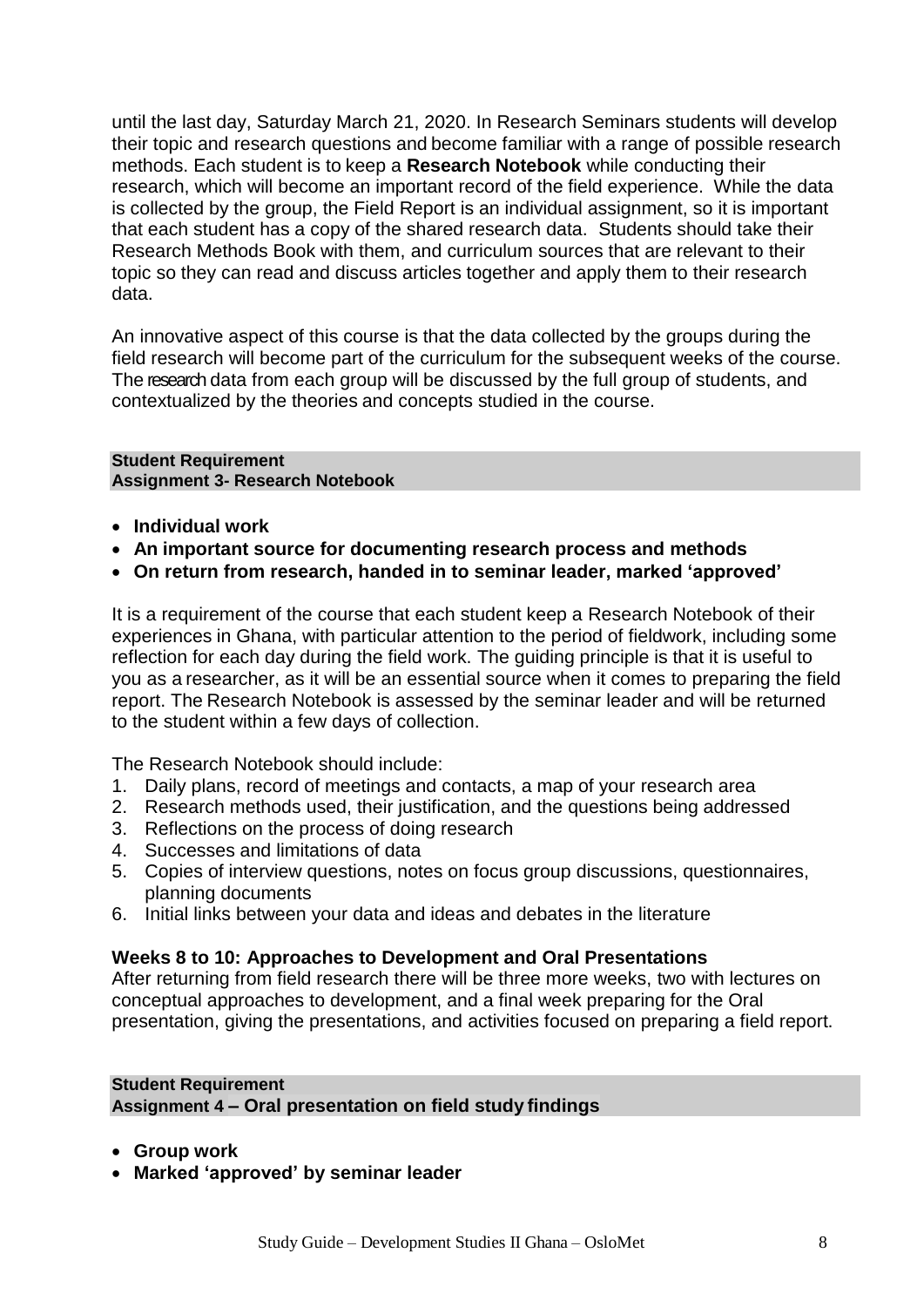- **Important preparation for individual field study report**
- **To be given during Week 10 in Ghana**

Each group will present their findings in an oral presentation during the last week in Ghana. The focus is on the methodological experiences and empirical results of their fieldwork. Their interpretation should be related to ideas from the literature and issues and debates raised in the course, particularly the approaches discussed in weeks 8 and 9.

The purpose of the assignment is to consolidate the students' learning from both their own field study and the academic literature, assessing similarities and differences, and being aware of possible reasons for such comparisons. The format – an oral presentation – gives students experience in a useful skill as well as providing a learning opportunity for other members of the course. The oral presentation will be approximately 20 minutes, with 10 minutes for questions and discussion. Student involvement in their group presentation is assessed as approved/not approved by the seminar leader. The presentations are a compulsory academic activity, and students must be present for the presentations of fellow students in other groups.

### **Part 3 – Self Study (April 11 – May 15)**

**Student Requirement Assignment 5 – Field study report**

- **Individual work**
- **6000-8000 words (approx. 15-20 pages) not counting the bibliography**
- **60% of mark**
- **Focus: detailed analysis of one aspect of development in Ghana**
- **Submitted electronically May 15 (time tbc by Exam Office)**

Each student writes his own report on the basis of the field study done with the group. All research material collected during the fieldwork will be shared among the group members. In the Field Report it is important to discuss both the methods and process of doing research, as well as the interpretation of the data. The discussion should be related to the curriculum of the course, including some links to the theoretical and conceptual approaches.

The paper cannot exceed 20 pages or 8,000 words, excluding the bibliography. You are given a range for each of these criteria so that you can decide on the balance between written material and the inclusion of pictures, diagrams, maps and other visual material. Appendices can be used for supplementary material, but it is important to remember that it is the main body of the report that is the basis for grading. Standard rules of academic references are applied. Students can seek general advice from the seminar leader by email. You will receive more information about exam procedures from OsloMet. This examination is given a mark (A-F) by one internal and one external examiner. All reports will undergo checks for plagiarism.

#### **Your academic performance is based on the two assessments, essay exam (40%)**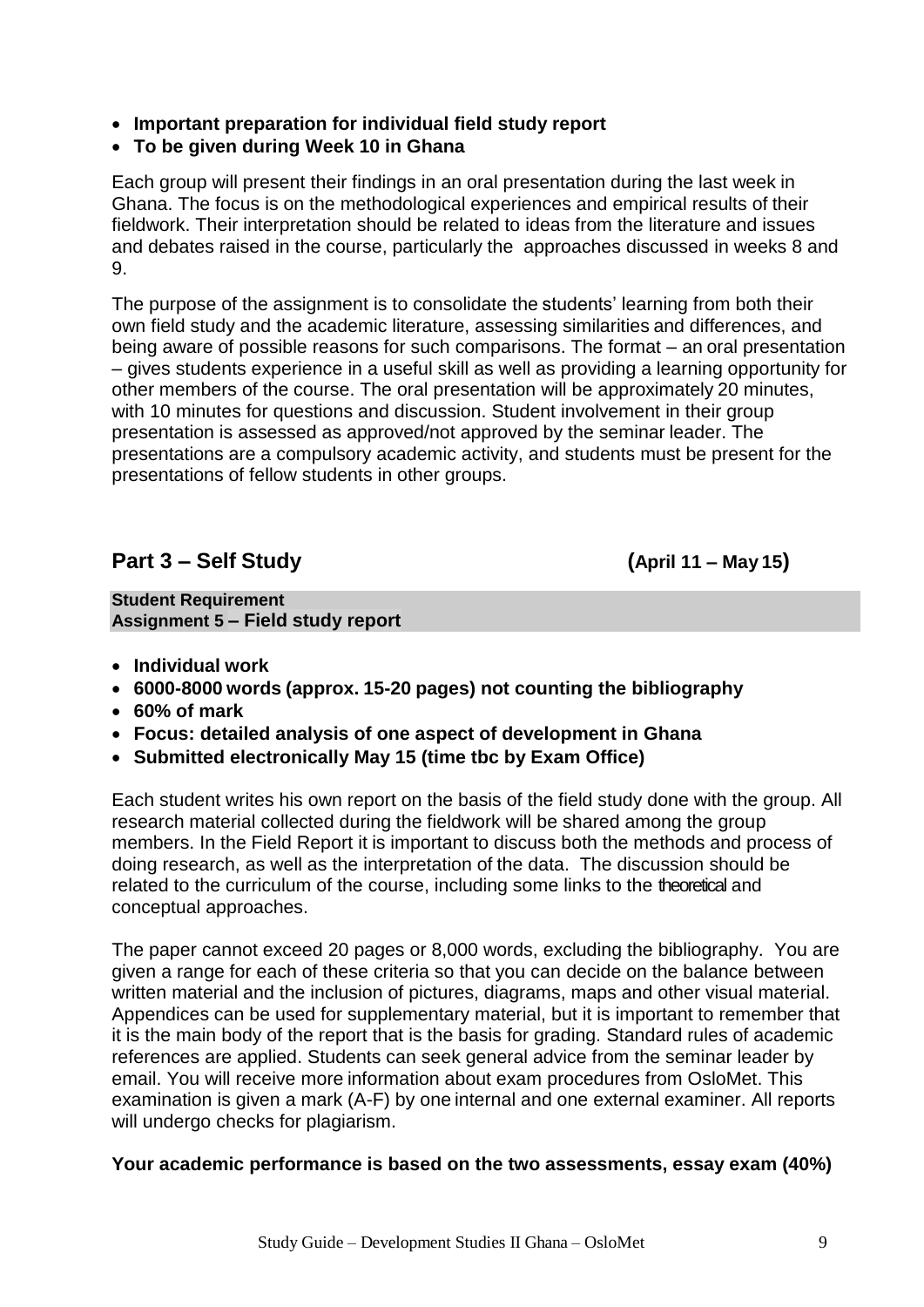**and field study report (60%), and a composite grade will be awarded based on the marks and the percentage for each.**

# **4. Course Curriculum**

#### **Set books**

Binns, T., Dixon, A. and Nel, E. (2012) **Africa: diversity and development** London and New York: Routledge

Desai, V. and Potter, R.B.(eds) (2006) **Doing Development Research.** London: Sage

Elliott, J.A. (2013) 4<sup>th</sup> edition An Introduction to Sustainable Development. London: Routledge Perspectives on Development.

\*indicates a chapter in a set book

#### **MODULE 1 REGIONAL CONTEXT - 839 pages**

#### **Week 1 Introducing Africa and Ghana**

*This week will cover the regional context, introducing African experiences of development, its history, cultures, and environments. The first two lectures focus on Africa and the last three lectures focus on Ghana.*

\*Binns, et al (2012) Africa: diversity and development**,** London and New York: Routledge Chapter 1 Africa continuity and change. 32p. *Gives a short historical review, including colonialization and its legacies, representations of Africa, and diversity of development outcomes.*

\*Binns, et al (2012) Africa: diversity and development**,** London and New York: Routledge Chapter 2 Africa's people. 60p. *An* i*ntroduction to the diversity of peoples in Africa, including discussion of population, data on economic and social indicators, movements of peoples, culture and ethnicity.*

\*Binns, et al (2012) Africa: diversity and development**,** London and New York: Routledge. Chapter 3 African environments, 42p. *This provides a wide ranging introduction to the physical environments in Africa, covering such topics as desertification, climate change, land degradation, managing forests.*

\*Binns, et al (2012) Africa: diversity and development**,** London and New York: Routledge Chapter 9 Developing Africa. 38p. *Defines and gives a history of development approaches in Africa*

\*Binns, et al (2012) Africa: diversity and development**,** London and New York: Routledge Chapter 8 African economies. 41p. *This chapter gives a detailed overview of the economies of African countries, taking a sectorial approach: covering agriculture, industry, manufacturing, mining and oil, services, and tourism. There are links to the global economy as well as national and sector based case studies.*

Ellis and ter Haar (2004) Religion and Development in Africa, Commission for Africa Background Paper 11p. *The paper is largely the view of one person (not very academic in style, though does have some references) who discusses the important role of religion in the lives of most Africans. She argues that the importance of religion has been largely ignored by development planners and practitioners, and that there are many useful roles it could play in conflict resolution, wealth creation, improving governance, health and education services, and the management of natural resources.*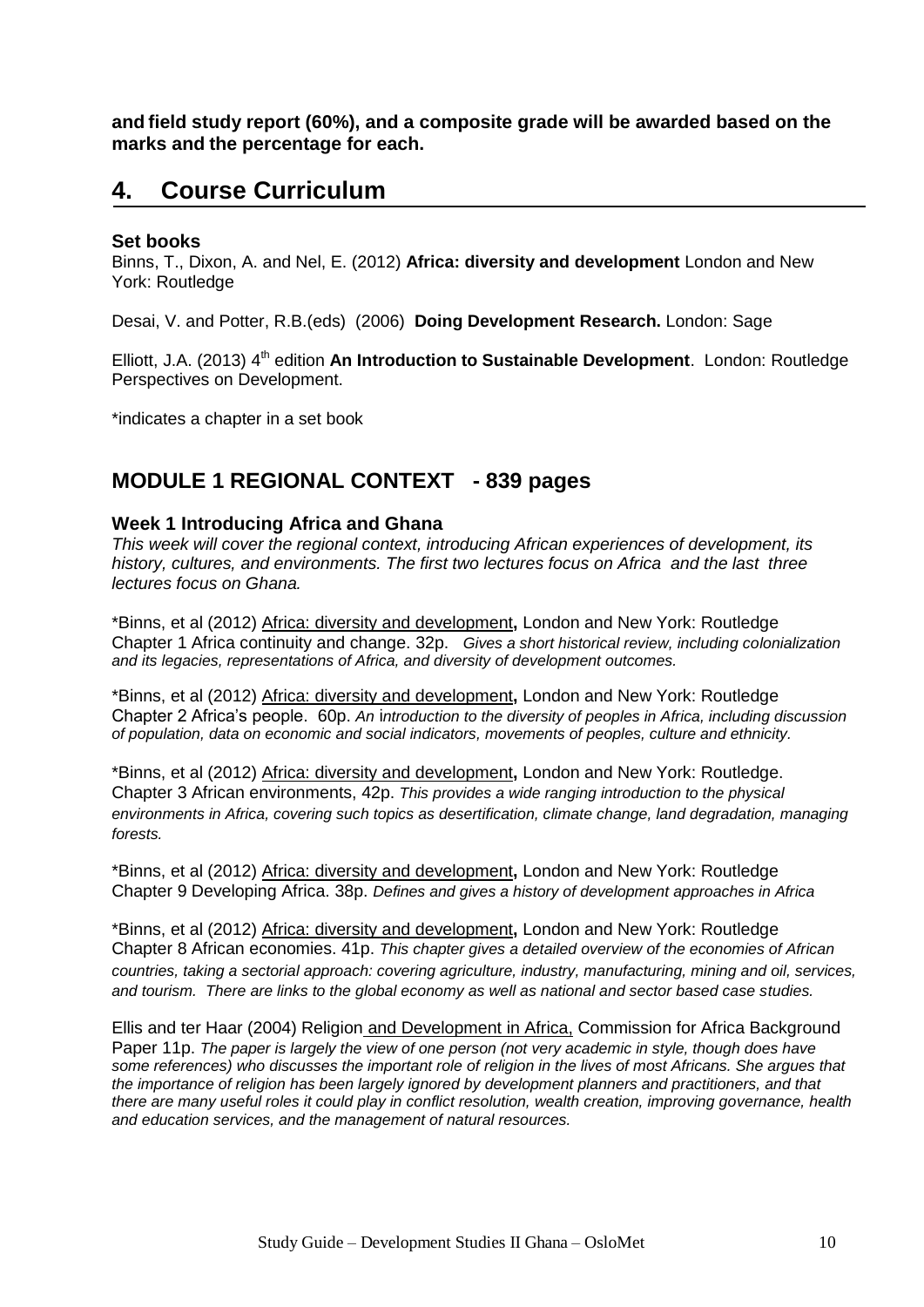Reed (2008) 'Stakeholder participation for environmental management: a literature review', *Biological Conservation* 141, 2417-2431. 14p. *A common theme in development and environmental management literature is the importance of participatory strategies. This paper gives an excellent review of*  the literature, drawing out themes and issues, ending with eight features of best practice. If you are short of *time, at least read the abstract.* **CR4 Research article E1**

Thomson, A. (2010). An introduction to African politics, (3rd ed.). London: Routledge. Chapter 9 Neo-colonialism, structural adjustment and Africa's political economy. 188-214, 26p. *This chapter provides the global and international context for economic development in Africa. There is an excellent discussion of structural adjustment policies, and their economic, social and political impact. At the end of the chatper is a case study of Ghana.*

UNDP (2014) Ghana Human Development Report 2013 composite indices. 5p.

#### **Week 2 Social development and environment in Ghana**

*This week focuses on Ghana with lectures that link to the research topics. Social development includes such topics as livelihoods, wellbeing, health, education, housing, as well as considering the connections between development and the environment.*

Aasoglenang and Bonye (2013) Rural livelihoods diversity: coping strategies in WA West district in Northern Ghana, European Scientific Journal 9 (35), 1857-7881. 18p. The *paper provides a review of the concept of livelihoods, discusses the Sustainable Livelihoods Framework (SLF), and considers some of the themes introduced in the above chapter: diversification, coping strategies, and food security in Ghana. It is a good example of a research project at the level of the household, introducing a participatory approach (PRA), and use of qualitative and quantitative methods.* **CR4 Research article D2**

Abdulai, A-G, Abdul-Bassit Abubakari & Jude Martey (2019): Is social protection in Ghana a right?, Development in Practice, 29 (8), 1064-1074 11p. *This article considers the recent LEAP programme in Ghana and considers whether it is a rights-based approach to development or a charitable programme. It includes a good discussion of RBA and a history of social protection in Ghana. There is a good analysis of their findings – a good example for your own research.*

Acheampong et al (2016) Collective approach to solving housing problems emerging from population growth in Ghana, International Journal of Innovative Research and Studies, 20p. *This is an interesting analysis of recent research in Accra that discusses population growth, and then considers the causes of inadequate housing, concluding with suggestions for policies and actions to improve the situation. Section 2 has a good academic review of population and health related to Ghana, and section 5 summaries the findings well.*

Addison, A., Gaudiose Mujawamariya & Ralph Bam (2019): Gender considerations in development and utilisation of technological innovations: evidence from Ghana, Development in Practice, DOI: 10.1080/09614524.2019.1632263 12p *The article evaluates a project using technology with men and women rice farmers, and considers the differing goals and impact, as well as the capacity and motivation of of the implementing agency. The article concludes with some suggestions for policy. The evaluation raises many of the complexities of rural development.*

Awumbila et al (2008) Migration Country Paper (Ghana). African perspectives on human mobility programme. University of Ghana, 1-34. 34p. *Although a bit old, this paper introduces trends, issues, and important aspects of migration related to Ghana. This can form a background to current research.* 

\*Binns, et al (2012) Africa: diversity and development**.** London and New York: Routledge. Chapter 4 Rural Africa 42p. *An excellent introduction into rural lives and livelihoods: agriculture, fishing, forestry, pastoralists, as well as issues such as land tenure, the need for diversification, and the tensions between cash and subsistence crops.*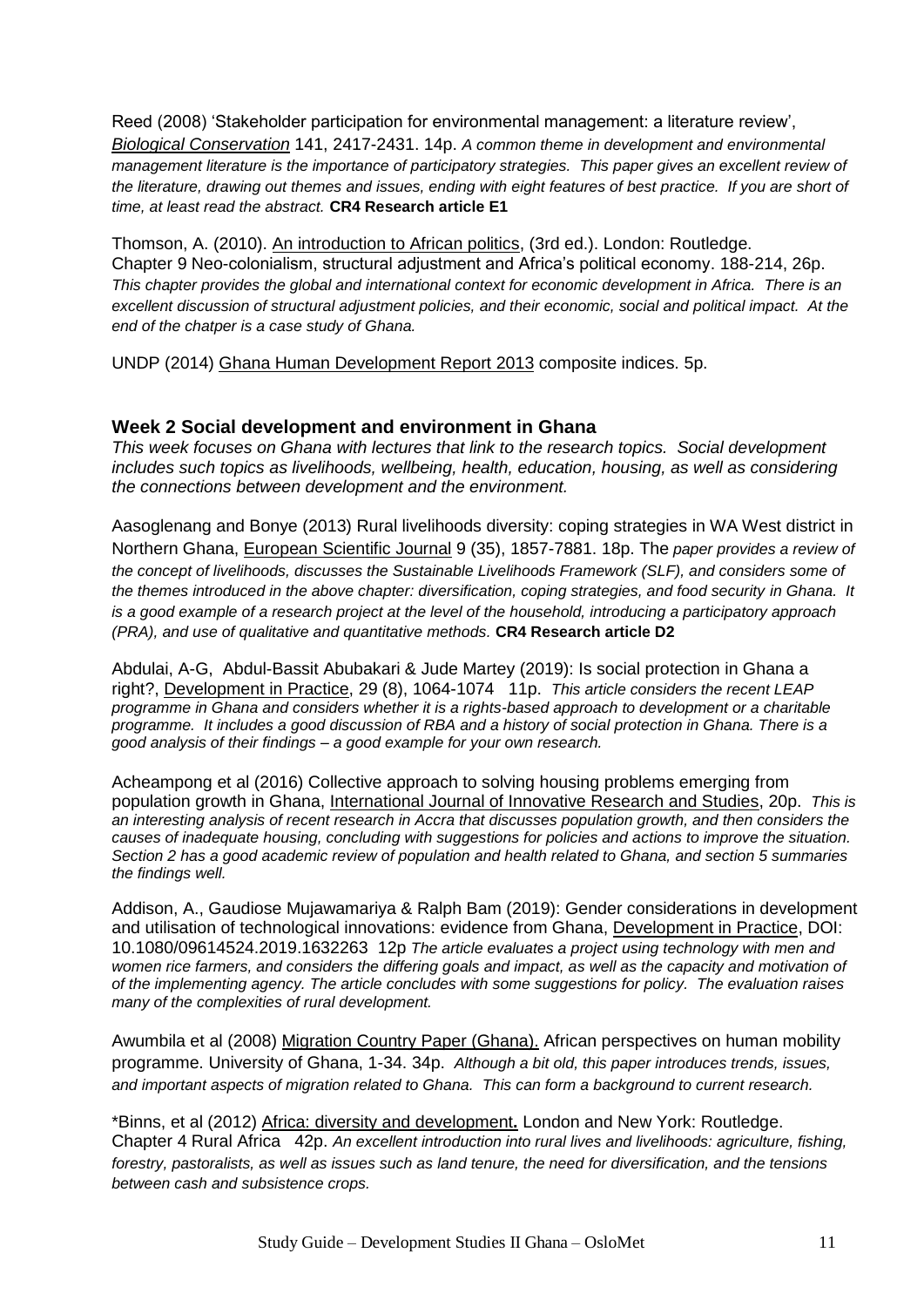\*Binns, et al (2012*)* Africa: diversity and development*.* London and New York: Routledge. Chapter 5 Urban Africa. 54p. *A useful overview of urban development in Africa, covering the history of urban growth, linkages between urban and rural, migration, housing, formal and informal employment.* 

\*Binns, et al (2012*)* Africa: diversity and development*.* London and New York: Routledge. Chapter 6 Health and Development. 41p. *A good introduction to health issues in Africa: maternal health, common diseases like malaria, AIDS and tuberculous, environmental influences on health, such as sanitation, waste management, climate change, and ways to manage health systems.*

Chant, S. and C. McIlwaine (2009). Geographies of development in the 21<sup>st</sup> century. Cheltenham: Edward Elgar. Chapter 3 transforming populations (migration), 64-92, 29p. *Reviews history of population control, and aspects of migration. A global review, but the issues are relevant to Africa and Ghana. Also relevant to lecture on population nd health*

Carter and Barrett (2006) The economics of poverty traps and persistent poverty: an asset based approach, The Journal of Development Studies 42 (2), 178-199. 21p. *An article on the nature and extent of poverty by two well-known development economics, who use an assets based approach rather than income to distinguish between persistent structural poverty (poverty traps) and poverty that improves through processes of economic growth. It is a conceptual piece that gives you ways of linking about poverty. Ignore all the equations and focus on section 1, 2, 5, 6 which discuss the meaning of the quantitative analysis.* **CR4 Research article D1**

De Haan (2000) Livelihoods and poverty: the role of migration – a critical review of the migration literature, The Journal of Development Studies 36 (2),1-17. 46p. *A thorough review of the academic literature on migration, with a discussion of the negative and positive aspects of migration, approaches to analyzing migration, the role of remittances, with links to development, rural change, poverty and inequality, and policy initiatives. Essential reading for anyone doing a project on migration, or a topic influenced by migration.* **CR3 Research article B2**

Friedson-Ridenour, S., Molly Clark-Barol, Kurt Wilson, Sweta Shrestha & Cassandra Mercy Ofori (2019) The limitations of market-based approaches to empowerment: lessons from a case study in Northern Ghana, Development in Practice, 29(6), 774-785, 12p *This is a very good discussion of*  what is meant by empowerment, and contrast income and market led approaches, which do have *advantages for women, with empowerment approaches that also work on changing norms and adding voice to women. It is based on qualitative research and is a good example of how to present and discuss research findings.*

Fuseini, M.N., Francis Enu-Kwesi & Mohammed Sulemana (2019) Poverty reduction in Upper West Region, Ghana: role of the Livelihood Empowerment Against Poverty programme, Development in Practice, 29(6), 760-773, 14p. *An assessment of the LEAP programme based on cash transfers based on cash transfers. There is a good literature review and it explains the various outcomes in a clear manner.*

Heintz and Valodia (2008) Informality in Africa: a review. WIEGO Working Paper no. 3. 29p. [http://wiego.org/sites/wiego.org/files/publications/files/Heintz\\_WIEGO\\_WP3.pdf](http://wiego.org/sites/wiego.org/files/publications/files/Heintz_WIEGO_WP3.pdf) *This paper provides a review of definitions and concepts related to the informal sector, including the structure of employment, types of work and causes of informality, as well as suggestions for policy While the statistics may be out of date, the conceptual material is still relevant.*

Parnell and Pieterse (2014) Africa's urban revolution. London and New York: Zed Books. Chapter 1 Africa's urban revolution in context. 17p. *Good general introduction to context and issues related to urbanization in Africa. optional*

Songsore (1999) Urbanization and Health in Africa: exploring the interconnections between poverty, inequality and the burden of disease**.** Legon: University of Ghana. 27p. *Although an older*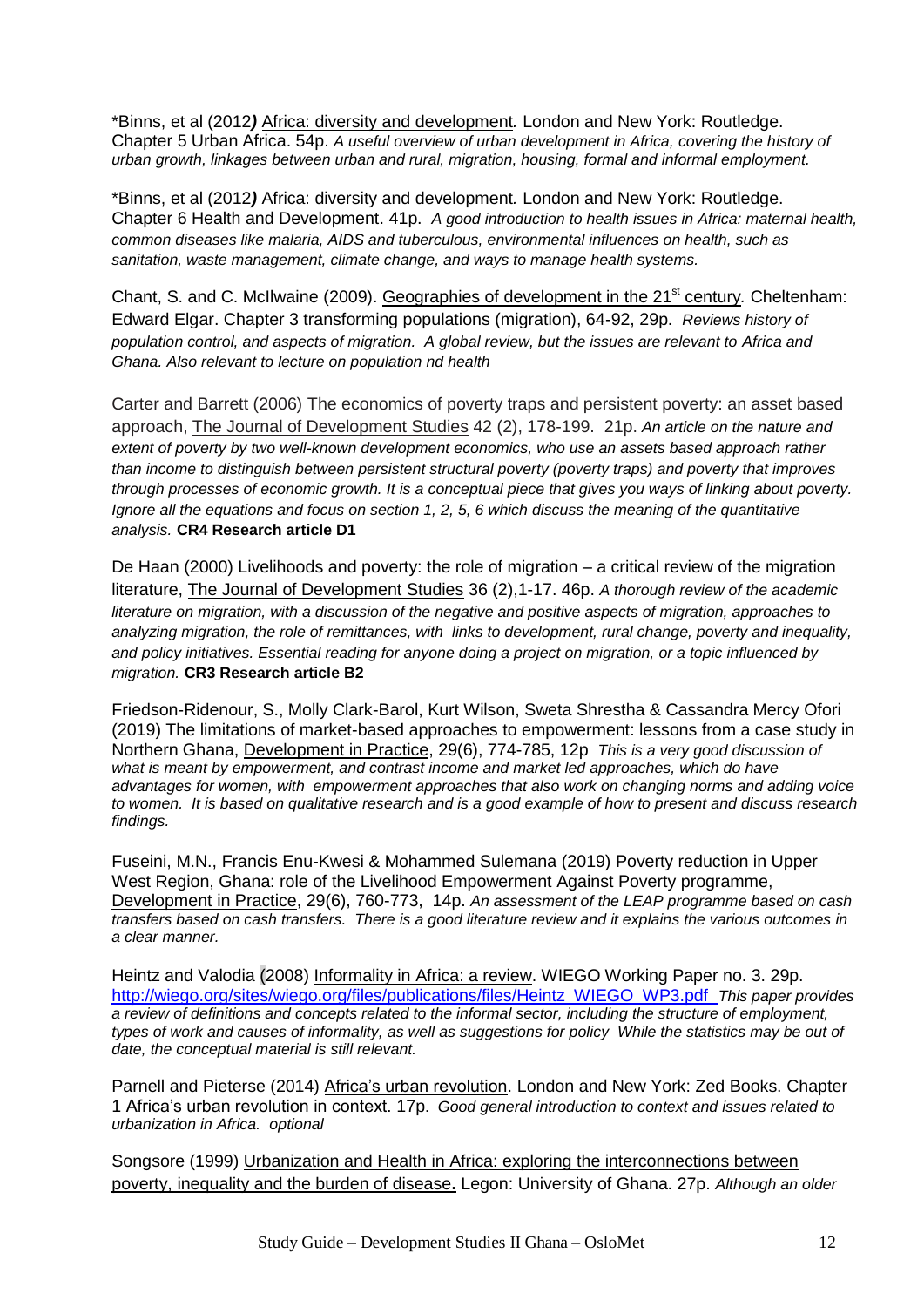*study, this paper considers infectious and non-infectious disease and environmental risks to health in urban areas in Ghana, applying some useful environmental frameworks. Songsore argues that the most important improvements should be in infrastructure and adopting primary health care approaches. A query would be to assess if this has happened in the intervening years?* **CR3 Research article C4**

Sulemana, M., Bukari Francis Issahaku Malongza & Mohammed Abdulai (2019) Assessment of the Livelihood Empowerment Against Poverty programme in Karaga district, Ghana, Development in Practice, 29:4, 437-447, 11p *An interesting evaluation of a recent poverty reduction programme in Ghana based on SCTS (Social cash transfers schemes). It explains it methodology and demonstrates impact on a range of indicators, with a good mix of quotations and quantitative data. It also explains its theoretical perspective. A good model for your own field report.*

Wrigley-Asante (2012) Unravelling the health-related challenges of women in the informal economy: accounts of women in cross-border trading in Accra, Ghana, GeoJournal 78, 525- 537.12p. *An interesting case study of the informal sector: women market traders that lack basic health and social protection services. While an important part of economic activity, their work has risks to their mental and physical health*. **CR3 Research article B3**

Wrigley-Asante (2012). Out of the dark but not out of the cage: women's empowerment and gender relations in the Dangme West district of Ghana, Gender, Place and Culture, 19 (3), 344- 363. 19p. *An evaluation of credit based approaches to the empowerment of women, discussing the many benefits, but also the limitations in terms of power relations and ability to address social-cultural norms. She calls for action from men and women, government and communities. A good review of micro-finance, empowerment, and of the context in Ghana.*

#### **Week 3 Politics and governance**

*The focus of lectures this week is governance and different levels of development, from the state to the household. Governance, the practices and social norms that influence how we organise our societies, is relevant to all organizations. The lectures consider both formal and informal styles of politics, and the policies and practices of development agents, including the state, civil society and social movements, and households.*

Abraham, E & Adrienne Martin (2016) Understanding households' livelihood choices, wealth, and poverty in Accra, Ghana, Development in Practice, 26:3,387-402, 17p. *This article focuses on the concept of livelihoods, and analyses livelihood choices in Accra in terms of the Sustainable Livelihoods Framework (SLF), a framework that you might use to explore your own research.* **CR3 Research article A5**

Antwi-Boasiako, J. (2019) Drivers of civil society organisations' participation in Ghana's governance processes, Development in Practice, 29(8) 1075-1082. 7p*. A recent study in Ghana that considers the motivation for participation of community based organisations with the government in development and governance initiatives. There is a good literature review, explaining important concepts. The article discusses four important drivers of participation: contribution to a just society, the mandate of the organisation, funding and recognition. These might be appropriate characteristics for you to consider in your own research.*

Chant, S. and C. McIlwaine (2009). Geographies of development in the 21st century*.* Cheltenham: Edward Elgar. Chapter 9 Families and households in transition, 237-254, 18p. *A good review of concepts and ways of thinking about households. The focus is global, so you should think how the definitions and conceptual issues relate to Ghana and your own research.*

Crawford (2005) The European Union and Democracy promotion in Africa: the case of Ghana. The European Journal of Development research. 17 (4), 1743-8811. 29p *Interesting article on the gap between rhetoric and reality of the EU's policy to promote democracy in Africa, including case study of Ghana. Provides reasons for this gap.* **CR4 Research article F5**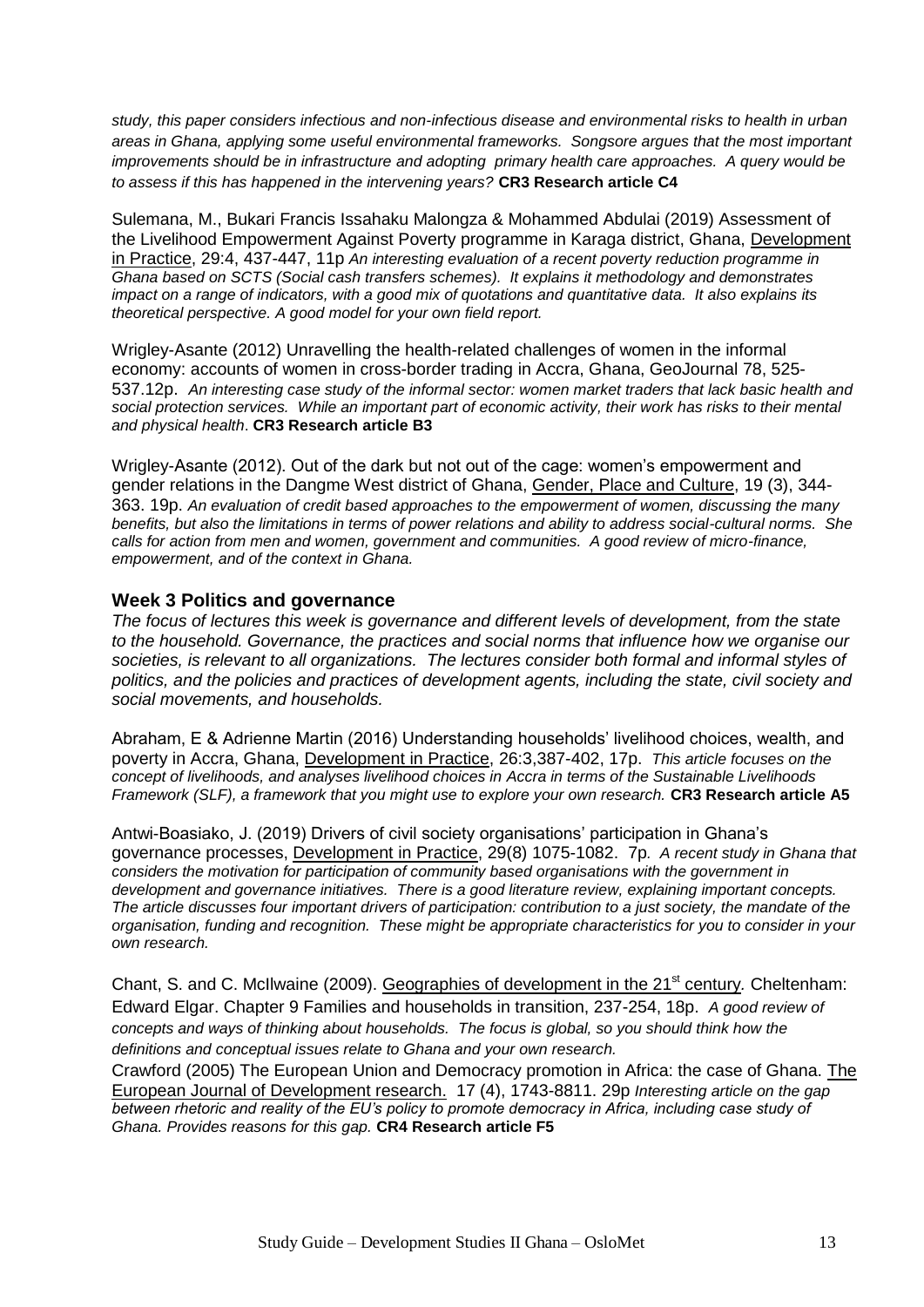Jones and Chant (2009) Globalizing initiatives for gender equality and poverty reduction: Exploring 'failure' with reference to education and work among urban youth in The Gambia and Ghana. Geoforum 2009*,* 184-196. 12p. *Education is one aspect of social development, which is explored in this article in relation to youth, work, wellbeing, gender inequalities and urban life. It is an example of well written analysis relevant to development that is based on research in Ghana.*

Mukuto and Taylor (2013) Struggles for systems that nourish: southern Africa civil society contributions and challenges to the creation of flourishing societies, Development in Practice 23 (5- 6), 609-616. 7p. *Though the focus is on East African countries, with little detail about Ghana, it provides useful discussion of the concepts, context, challenges and opportunities of civil society organizations in Africa*

Nasang'o, W. (2018) Competing Theories and Concepts on Politics, Governance, and Development, in S.O. Oloruntoba & T. Falola (eds.). The Palgrave Handbook of African Politics, Governance and Development, New York: Palgrave Macmillan, 35-56. 21p. *Good overview of earlier and contemporary approaches to governance and development in Africa. Easily accessible*

Owusu-Sekyere, E., Samuel Twumasi Amoah & Frank Teng-Zeng (2016) Tug of war: street trading and city governance in Kumasi, Ghana, Development in Practice, 26:7, 906-919, 15p *A case study of the role of the state and issues of governance in Ghana today*

Porter (2003) NGOs and poverty reduction in a globalizing world: perspectives from Ghana, Progress in Development 3 (2), 131-145. 14p. *This article is about governance in NGOs, and how ideas and practices are dominated by Northern and donor ideas about development. She critiques ideas of partnership, de-centralization, participation, and learning from communities. This is a good literature review and she provides ways of thinking about NGOs and their practices.* 

Ribot (2003) Democratic decentralisation of natural resources**:** institutional choice and discretionary power transfer in Sub- Saharan Africa, Public Administration and Development*,* 23, 53-65. 12p **CR4 Research article E4**

Thomson, A. (2010). An introduction to African politics. (3rd ed.). London: Routledge. Chapters 1, Introduction: state, civil society and external interests 8p. *This chapter is essential reading. It challenges stereotypes, assumptions and media representations of Africa, and then provides a discussion of the 'political relationship between the state, civil scociety, and external interests', the theme running through this week's lectures.*

Chapter 6 Legitimacy: neopatrimonialism, persoanl rule and the centralization of the African State. Case Study: Cote d'Ivoire 23p. *This chapter considers common characteristics of some African states, including centralisation, personal rule, and relationships with civil society. It also discusses key characteristics of governance such as legitimacy,accountability, efficiency, and the need for unity Personal (for example patrimonialism) and inpersonal (rule of law/bureacracies) is also discussed, as well as clientalism (power and exchange between unequals).* 

Yeboah, T. & Francis Jagri (2016) "We want financial accountability": deconstructing tensions of community participation in CHPS, Ghana, Development in Practice, 26(6), 764-780,18p. *A case study of governance issues: participation and accountability in Community Health Planning and Services*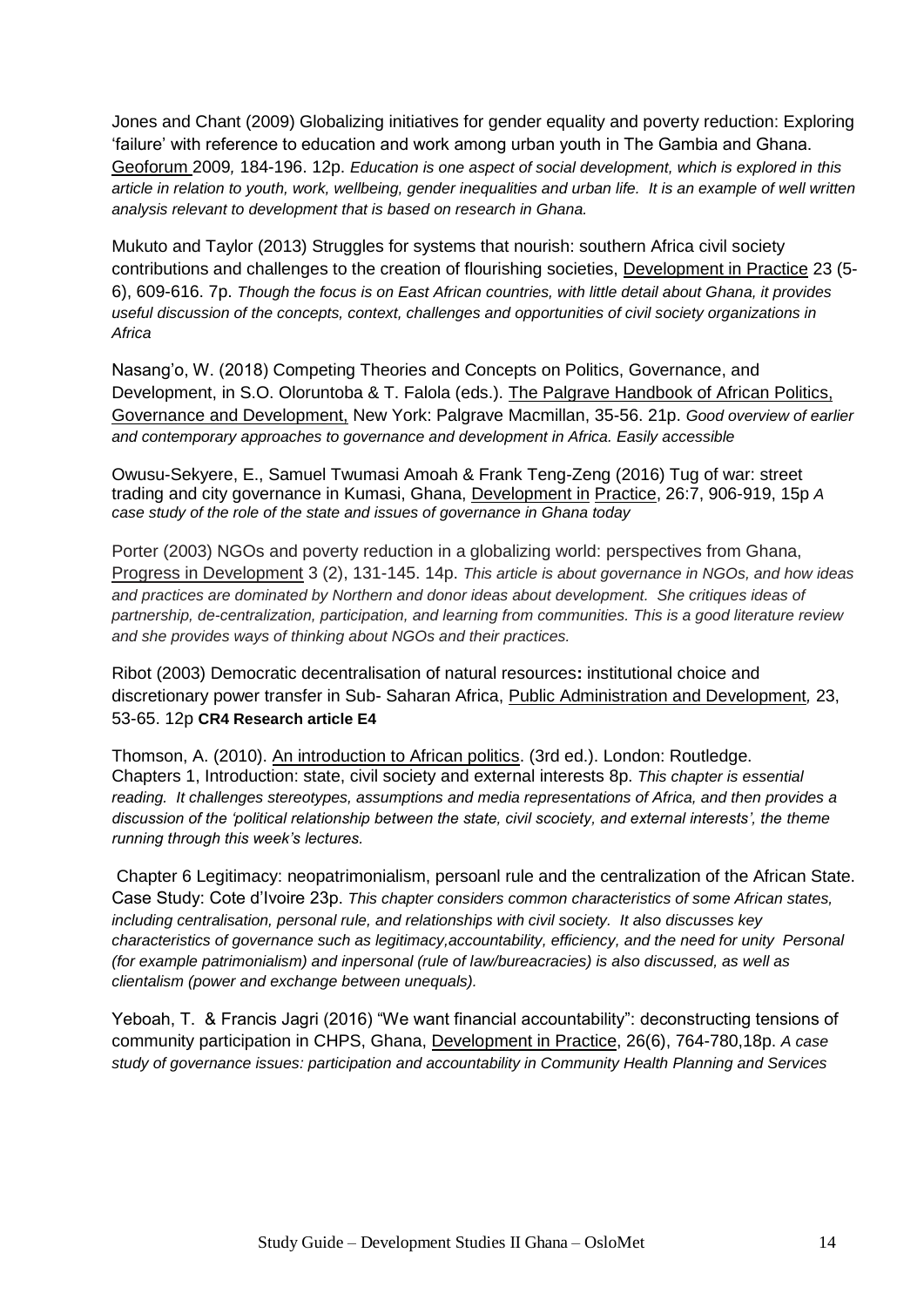## **MODULE 2 METHDOLOGY AND RESEARCH TOPICS** - **300 pages**

*The sources in this section will not answer your research questions, but they will give you ways of thinking about your research: what topics to cover, what questions to ask, what institutions to include, what concepts you might use to analyse your findings, and how to relate your findings to wider issues in development. Look for relevant articles in sections other than your topic – articles on gender, livelihoods and health, power, governance, environment can be in different sections; such sources are often about more than one thing, eg. poverty and livelihoods, cities and governance.* 

#### **Methods and methodology 100 pages**

\*Desai, V. and Potter, R.B. (eds) (2006) *Doing Development Research***.** London: Sage Chapter 3 Ethical practices in doing development research 9p. Chapter 4 Working in different culture: issues of race, ethnicity and identity 10p. Chapter 5, Women, men and fieldwork: gender relations and power structures 8p. Chapter 11, Working with NGOs and CBOs 10p. Chapter 15 Interviewing 6p. Chapter 16, Focus Groups 10p. Chapter 18 Lost in translation? The use of interpreters in fieldwork. 8p. Chapter 20 Participatory methods and approaches 11p. Chapter 24 Using images, film and photography 10p. Chapter 30 Writing an effective research report or dissertation 13p. Plus other relevant chapters

#### **A Changing households**

A.1 Muyanga, Jayne and Burke (2013) Pathways into and out of poverty: a study of rural household wealth dynamics in Kenya**,** The Journal of Development Studies**,** 17p. *Although about Kenya this article is relevant to Ghana, as it first discussed various approaches to poverty, and then considers what affects rural poverty. This will give you ideas on what to consider investigating the underlying reasons for why households change. It is a good example of combining large scale quantitative data with qualitative life histories. You do not need to follow the equations – or the tables of data; instead focus on the findings, discussion of variables and conclusions. Are your research findings similar or different?*

A.2 Nhongo (2004) The changing role of older people in African households and the impact of ageing on African Family Structures Johannesburg: Help Age International. 13p. *A study from*  South Africa, but again relevant to households across Africa, with a focus on older people and the impact of *HIV/AIDS in particular, where health issues have led to new and challenging roles for older people. You could take a generational approach to your research project, and/or focus on health as one of the criteria you investigate.*

A.3 Barrett et al (2001) Nonfarm income diversification household livelihood strategies in rural Africa; concepts, dynamics, and policy implications**.** Ithaca: Cornell University. 31p. *This is a good background theoretical piece, with a review of the literature, that explains definitions and concepts around the common household survival strategy of diversification of income and 'non-farm' activities. This would be useful in your conceptualization of livelihoods and how this relates to changing households, as well as highlights issues for you to consider in explaining your data. Read the conclusion first for a brief overview of the argument of the paper.*

A.4 Silberschmidt (2001) Disempowerment of men in rural and urban Africa: implications for male identity and sexual behaviour World Development 29 (4), 657-671. 15p. *This takes a gender perspective to changing households, looking at how strict gender norms coupled with changing economies, have left many men with conflicted norms, esteem and value, leading to changing relationships and roles within the household. It is a good example of apply a feminist critique to the economy and locating its impact*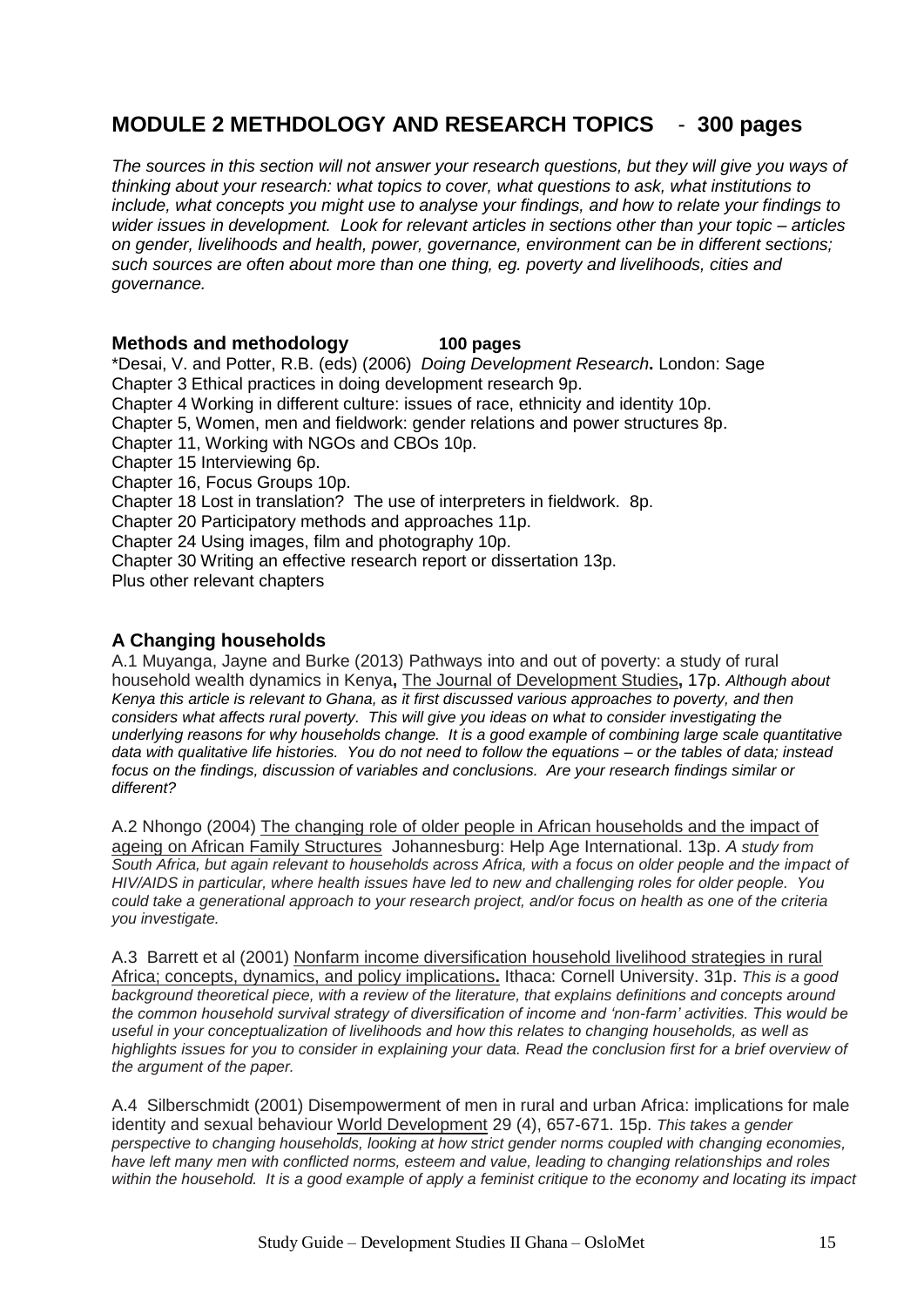*on the household and individual behaviours. Often feminist theory is applied to women, so it is very important to also explore gendered change to men and their experiences.*

A.5 Abraham, E & Adrienne Martin (2016) Understanding households' livelihood choices, wealth, and poverty in Accra, Ghana, Development in Practice, 26 (3),387- 402, 17p. *This article focuses on the concept of livelihoods, and analyses livelihood choices in Accra in terms of the Sustainable Livelihoods Framework (SLF), a framework that you might use to explore your own research.* **Reading week 2**

A.6 ODI (2018) Leaving no one behind in the health and education sectors: an SDG stocktake in Ghana. London: Overseas Development Institute (ODI) 24p. *An interesting report on the response of the Ghanaian government to SDGs on health and education* **Reading week 8**

#### **B Rural-urban migration**

B.1 Kothari (2002) Migration and Chronic Poverty**.** Manchester: Institute for Development Policy and Management. 32p. *A good source that will provide you with discussion and definitions of important concepts, and making links between poverty and migration. It provides frameworks for thinking about poverty (structure and Agency, 5 Capitals), as well as the causes and consequences of migration (different groups, types of migration).*

B.2 De Haan (2000) Livelihoods and poverty: the role of migration – a critical review of the migration literature, The Journal of Development Studies 36 (2), 1- 46, 46p. *A thorough review of the academic literature on migration, with a discussion of the negative and positive aspects of migration, approaches to analyzing migration, remittances, with links to development, rural change, poverty and inequality, and policy initiatives. Essential reading for anyone doing a project on migration, or a topic influenced by migration.* **Reading week 2**

B. 3 Wrigley-Asante (2012) Unravelling the health-related challenges of women in the informal economy: accounts of women in cross-border trading in Accra, Ghana, GeoJournal 78, 525- 537.12p. *An interesting case study of the informal sector and of women who migrate for work: women market traders that lack basic health and social protection services. While an important part of economic activity, their work has risks to their mental and physical health.* **Reading Week 2**

B.4 Sahn and Stifel (2004) Urban – rural inequality in living standards in Afric*a*. United Nations University. 32p. *While an older article, it gives a good review of the various criteria that affect wellbeing and quality of life, and the continuing gap between rural and urban Africa. Ignore the equations and focus on the discussion and conclusion: what is their argument and are you finding similar situations?* 

B 5 Koser, Khalid (2007) International migration*,* Oxford: Oxford University Press Chapter 3 Migration and globalization, 13p. Chapter 4 Migration and development, 13 p. *The chapters are conceptual that will put your field data into a global context. It provides definitions, explains important concepts (remittances) and helps you to make links between migration at an individual and household choice, and wider issues of development.*

#### **C Cities and urban life**

C.1 World Bank (2005) The Urban transition in SS Africa: implications for economic growth and poverty reduction. Chapters 2, 3, and 4. 45p.*This study asks, 'what conditions are necessary for good local governance and beneficial urbanization? Have these conditions been met in Ghana? Chapter 2 gives the context of urban development in Africa, Chapter 3 looks at the potential, and chapter 4 policy implications.*

C.2 Barlett (2008) Climate change and urban children, Environment and Urbanization, 20 (2), 501- 519. 18p. *The article looks at one aspect of urban life that of environmental risks related to climate change specifically the impact on children. It raises the need for particular types of planning, adaptation and management by local government, with suggestions for policy and actions. Do you see such risks in your urban area, and is there any positive action from government and/or civil society groups?*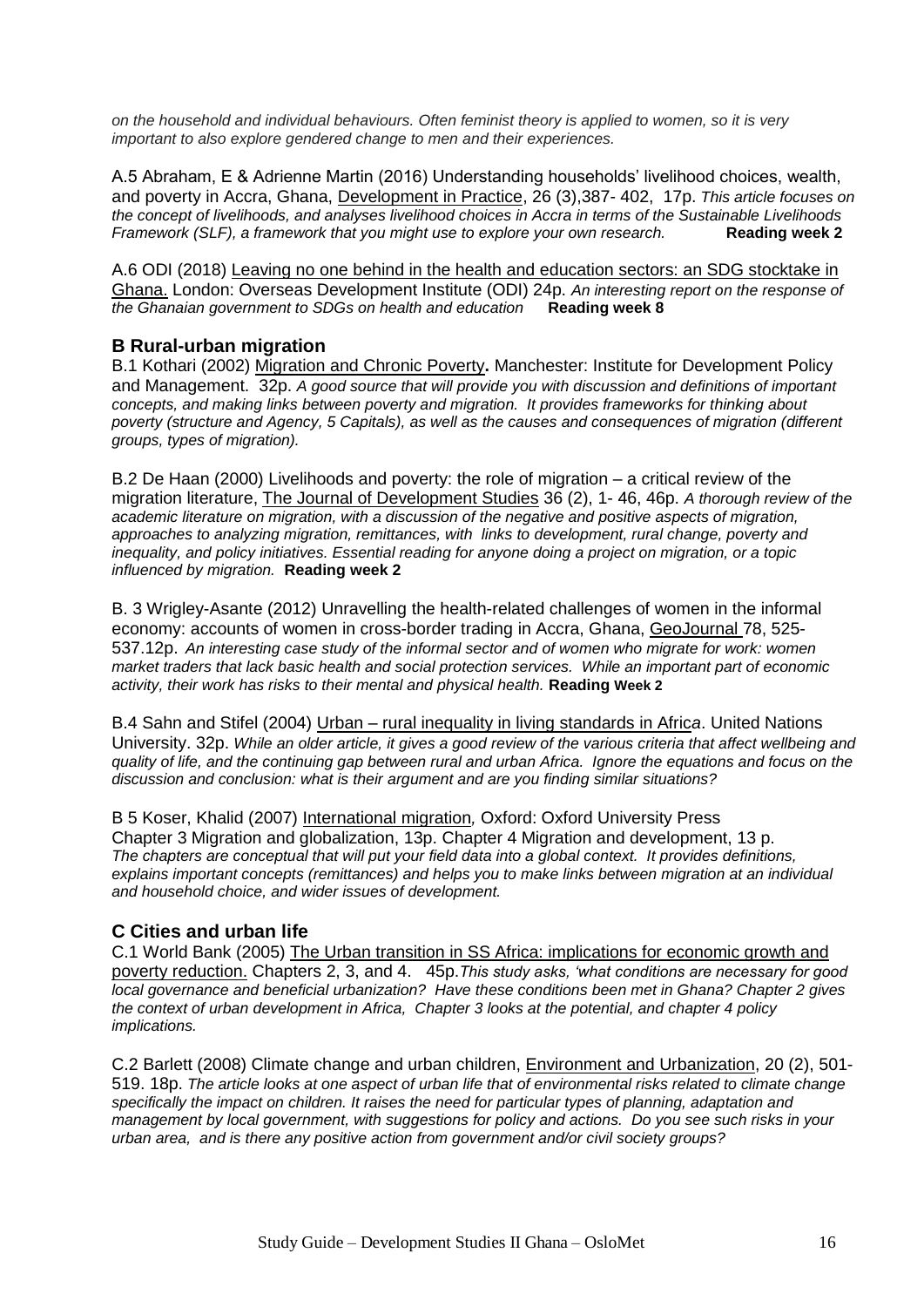C.3 Beall (2002) Globalization and social exclusion in cities: framing the debate with lessons from Africa and Asia, Environment and Urbanization 14 (1) 41-51. 10p. *The article discusses the tension between the need to be a competitive economy (in global markets) with the need to address social problems in cities, considering who is exclude from the new economies. While the case studies are of Pakistan and South Africa, the issues are the same in Ghana. It is a good source for demonstrating how to link data to a wider global context.*

C.4 Songsore (1999) Urbanization and Health in Africa: exploring the interconnections between poverty, inequality and the burden of disease**.** Legon: University of Ghana. 27p. *Although an older study, this paper considers infectious and non-infectious disease, and environmental risks, to health in urban areas in Ghana, applying some useful environmental frameworks. Songsore argues that the most important improvements should be in infrastructure and in adopting primary health care approaches. Has this happened in the intervening years?* **Reading week 2**

C 5 Jones and Chant (2009) Globalising initiatives for gender equality and poverty reduction: exploring failure with reference to education and work among urban youth in The Gambia and Ghana. Geoforum 40, 184-196. 13p.*This article focuses on young people in cities, and the relationship*  between education, work and social life, looking at the costs and gender dimension of failure to achieve their *aims. If you are researching young people, this article gives a good conceptual foundation, a relevant literature review, and an interesting case study from Ghana.*

#### **D Poverty, inequality and livelihoods**

D.1 Carter and Barrett (2006) The economics of poverty traps and persistent poverty: an asset based approach, The Journal of Development Studies 42 (2), 178-199. 21p. *An article on the nature and extent of poverty by two well-known development economics, who use an assets based approach (rather than income) to distinguish between persistent structural poverty (eg.*  poverty traps) and poverty that improves through processes of economic growth. It is a conceptual piece that *gives you ways of linking about poverty. Ignore all the equations and focus on section 1, 2, 5, 6 which discuss the meaning of the quantitative analysis.* **Reading week 2**

D.2 Aasoglenang and Bonye (2013) Rural livelihoods diversity: coping strategies in WA West district in Northern Ghana, European Scientific Journal 9 (35), 139-156. 18p. *The paper provides a good review of the concept of livelihoods, discusses the Sustainable Livelihoods Framework (SLF), and considers themes of: diversification, coping strategies, and food security in one particular region in Ghana. It is a good example of a research project at the level of the household, introducing a participatory approach (PRA), and combining qualitative and quantitative methods.* **Reading week 2** 

D.3 Hong (2006) Effect of economic inequality on chronic childhood under-nutrition in Ghana*.*  Public Health Nutrition 10 (4), 371-378. 7p. *Review of research project in Ghana that supports the contention that economic inequality correlates strongly with childhood undernutrition, which it is claimed continues to be a big problem in Ghana. You could consider health issues in relation to poverty and inequality, and you could relate your qualitative data to the conclusions here based on quantitative analysis.* 

D.4 Adam et al (2008) The impact of remittances on poverty and inequality in Ghana. Policy Research Working Paper 4732, World Bank Africa Region. 41p. *Argues that remittances reduce household poverty, but depends on a number of factors. Concentrate on reading the discussions, sections 6, 7, 8.*

D. 5 Crook, R.C. (2003) Decentralisation and poverty reduction in Africa: the politics of localcentral relations**.** Public Administration and Development 23, 77-88. 11p. This e*valuates a common political strategy – decentralization- and its effectiveness in reducing poverty. Key issues are ideology and the relationship between central and local authorities. Ghana used as a case study* 

#### **E Environmental and natural resource management**

E.1 Reed (2008) Stakeholder participation for environmental management: a literature review, Biological Conservation 141, 2417-2431. 14p. *It evaluates a common political strategy –*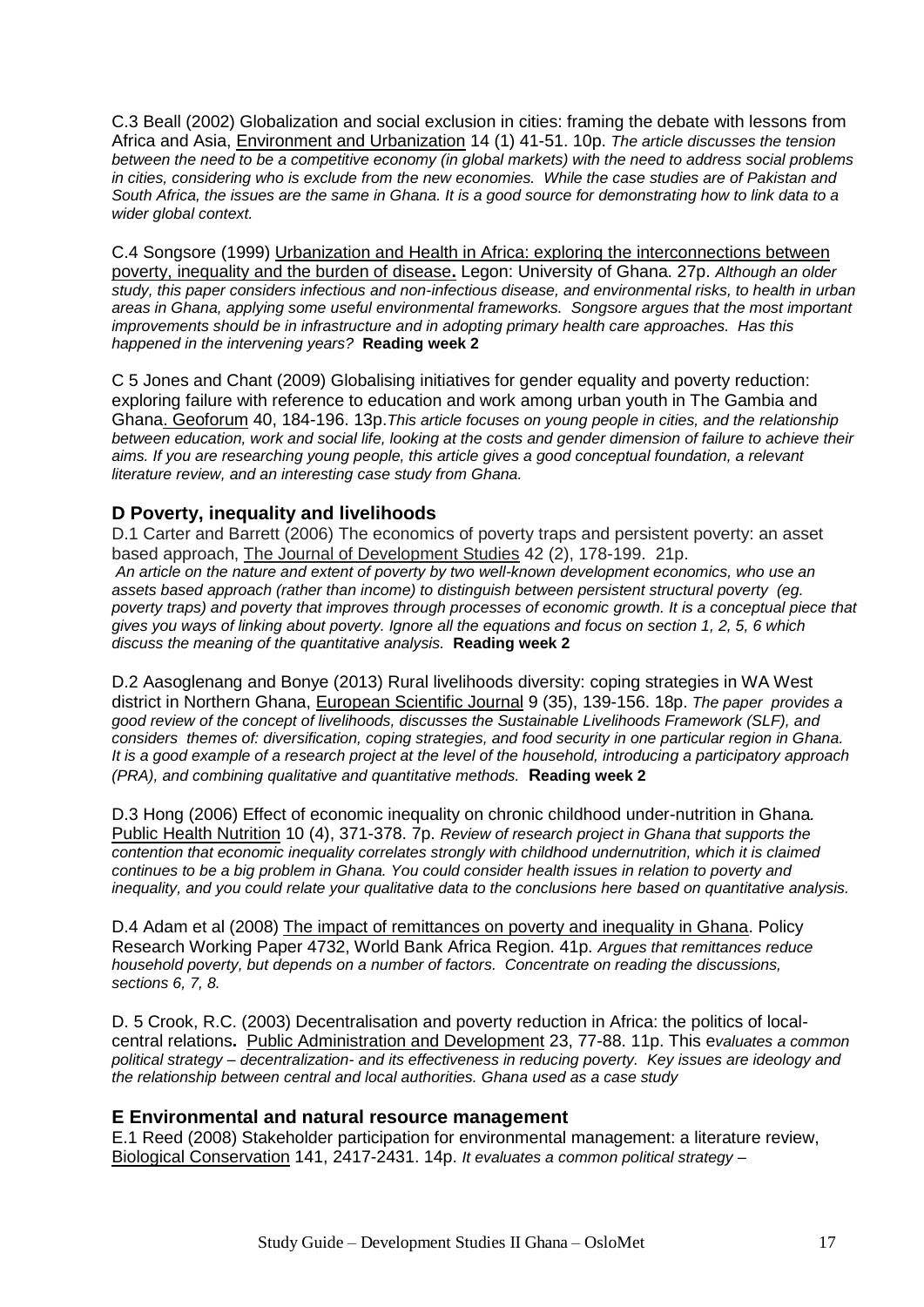*decentralization- and its effectiveness in reducing poverty. Key issues are ideology and the relationship between central and local authorities.* **Reading week 1**

E.2 Leach et al (1999) Environmental entitlements: dynamics and institutions in community-based natural resource management, World Development 27 (2), 225-247. 22p. *Community based natural resource management (CBNRM) is the norm in development literature and the goal of many national and local projects.* There is a critique of the conceptualization and practices of CBNRM, and practical *suggestions, covering such topics as negotiation, types of institutions formal and informal, empowerment and capacity – all useful topics to discuss in your own research. Includes case study material from Ghana. The article also provides application of a range of conceptual approaches – entitlement analysis, social difference, dynamic ecology, new institutional economics, structural theory (eg. Agency and Structure) and landscape history, any of which you could apply. Rather heavy but essential reading – read the conclusion first.*

E 3 Adams, W.M. and J. Hutton (2007) "People, parks and poverty: political ecology and biodiversity conservation", *Conservation and Society* 5 (2) 147-183. 36p. Largely a philosophical piece, it is *the political ecology of conservation, in particular looking at protected area, and considers the rights of indigenous peoples, the relationship between conservation and poverty reduction, and protected areas that exclude people. Good if you want to use political ecology in your field report.* 

E 4 Ribot (2003) Democratic decentralisation of natural resources: institutional choice and discretionary power transfer in Sub- Saharan Africa, Public Administration and Development, 23, 53-65 12p. *Review of the desire to decentralize the management of natural resources in Africa; the problems (lack of adequate transfer of power) and suggestions for ways to democratize decentralization* **Reading week 3**

E5 Hilson and Garforth (2012) 'Everyone Now is Concentrating on the Mining': Drivers and implications of Rural Economic Transition in the Eastern Region of Ghana, The Journal of Development Studies 49 (3), 348-364. 16p *Analyses artisanal and small-scale mining (ASM) as a livelihood choice, often complementing farming. Covers problems and issues, locating discussion in wider national and global economic systems.* 

#### **F Processes of democratization**

F.1 Edozie, R.K. (2010) New frames in African Democratic politics: discourses trajectories, chapter 10, in Soyinka-Airewele, P. and Edozie, R.K. (2010) Reframing contemporary Africa: politics, culture and society in the global era, Washington: Sage. 157-176. 20p. *This is a philosophical discussion that examines the idea of democracy in Africa, how it is understood, and how its meanings and practices are different in various parts of Africa using a postcolonial lens. There is a comprehensive literature review and will be especially useful for students who like to think about different ideas and their social construction, pan African in focus* 

F. 2 Mercer, C. (2002) NGOs, civil society and democratization: a critical review of the literature*.*  Progress in Development Studies 2 (1) 5 -22. 17p.*A very useful article that provides a literature review (like your chapter in the Field Report) on NGOs and civil society as they relate to political development, thus reviewing all the key ideas and critiques, and drawing to your attention how you might research these topics. You can also consider whether the NGO/civil society group you are researching fits this critique, or whether your data says something different.*

F. 3 Owusu (1992) Democracy and Africa - a view from the village, The Journal of Modern African Studies 30 (3) 369-396 (about Ghana) 27p. *Historical with excellent discussion of Ghanaian experience of democratization: authoritarian to democratic institutions, impact of colonialism, concept of community, indigenous political traditions.*

F.4 Yarrow, T. (2011*)* Development beyond politics: aid, activism and NGOs in Ghana, Basingstoke: Palgrave Macmillan, Introduction, Hope in Development. 1-15. 15p. *Anyone*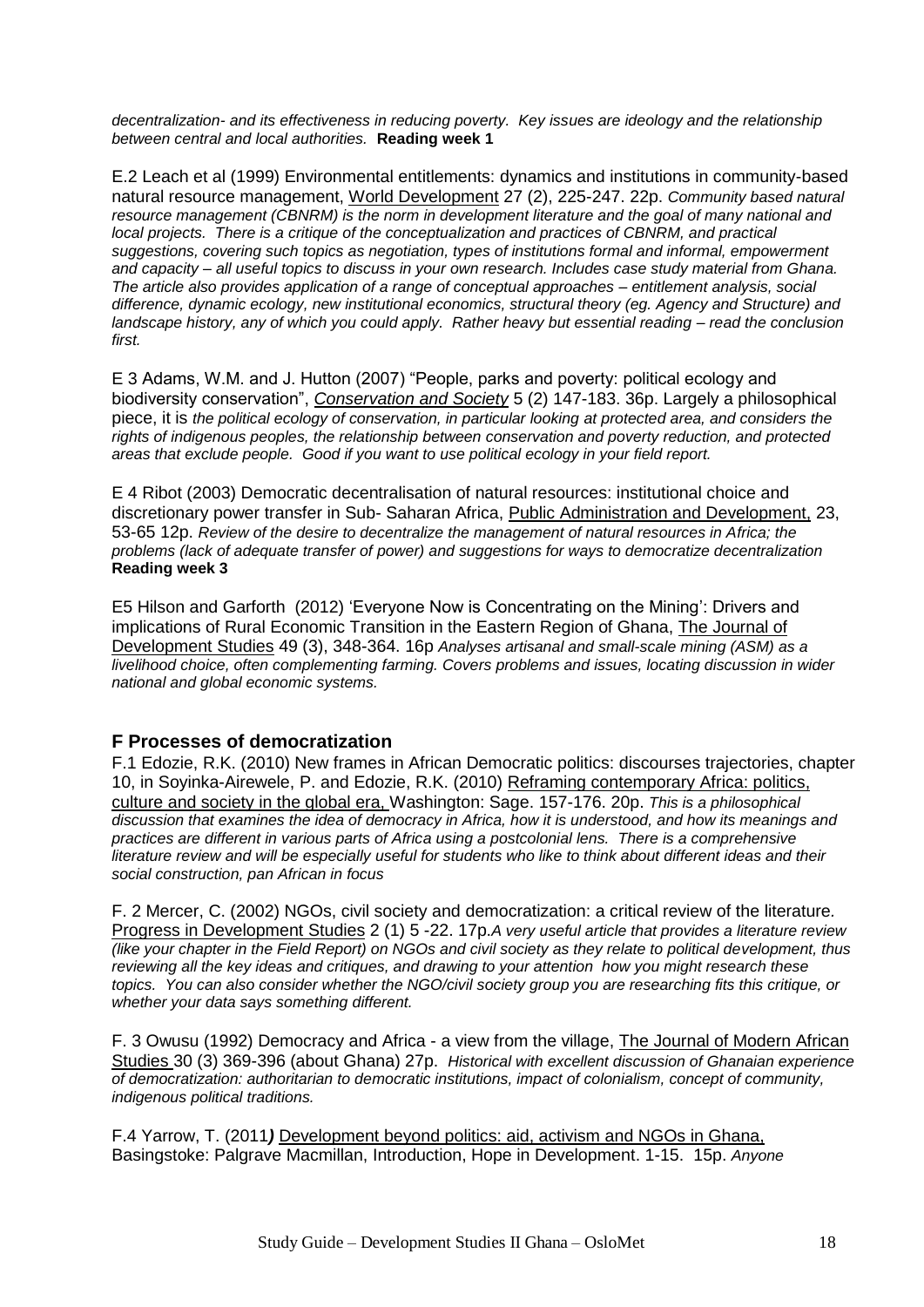*researching NGOs and/or civil society should read this book – copy in the library. Each chapter looks at a different issue, applying various theoretical approaches to the discussion*

F.5 Crawford (2005) The European Union and Democracy promotion in Africa: the case of Ghana. The European Journal of Development research. 17 (4), 571-600. 29p. *Interesting article on the gap between rhetoric and reality of the EU's policy to promote democracy in Africa, including case study of Ghana. Provides reasons for this gap. Useful for locating discussions of democracy into a global context, eg. How your research might link to wider issues.* **Reading week 3** 

### **MODULE 3 THEORETICAL AND CONCEPTUAL APPROACHES 591pages**

#### **Week 8 Sustainable Development**

*The focus of week 8 is to consider various aspects of sustainable development, linking issues raised in the research findings to improving sustainability. The aim is to appreciate political, economic, environmental, and social aspects of sustainable development.* 

Arhin, A. (2016) Advancing post-2015 Sustainable Development Goals in a changing development landscape: Challenges of NGOs in Ghana, Development in Practice, 26:5, 555-568, 15p *A realistic appraisal of NGO activity working towards sustainability in Ghana, looking at issues of funding, capacity, and changing identities for NGOs. Think about how NGOs were introduced yesterday, and if your research respondents had any contact with NGOs and what that experience was like.*

Boamah, F. (2014). Imageries of the contested concepts "land grabbing" and "land transactions": Implications for biofuels investments in Ghana. Geoforum 54, 324-334.10 p. Applying discourse analysis *(from poststructuralism) he critiques the representations of 4 land use projects, arguing that the words used to describe projects lead to particular types of support and/or negative critique*

Brockington, D., Ponte, S. (2015) The green economy in the global South: experiences, redistributions and resistance. Third World Quarterly 36 (12), 2197- 2206. 9p. *An introductory article for a special edition, it introduces the concept and experience of the green economy and then summarizes the main points of subsequent articles. Good general introduction to the problems, issues and challenges of implementing green economies.*

Davis, T.J. (2016): Good governance as a foundation for sustainable human development in sub-Saharan Africa, Third World Quarterly, 20p. *A rather long article, but contains a good literature review on poverty and governance, and using analysis of large sets of quantitative data, argues that state policies and efficiency (aspects of good governance) are the most important variables in achieving poverty reduction. Useful graphs will tell you how Ghana is performing relative to other African countries. optional*

\*Elliott, J. (2013) 4<sup>th</sup> edition, An Introduction to Sustainable Development. Routledge: London. Chapter 1 What is sustainable development? 49p. *A good general introduction to concepts and approaches to sustainable development as well as a brief history of development linked to environmental policies and initiatives.*

\*Elliott, J. (2013) 4<sup>th</sup> edition, An Introduction to Sustainable Development. Routledge: London. Chapter 2 The global challenge of sustainable development. 63p. The chapter considers global connections and responsibilities, and *provides background to the big issues of land, water, and biofuels, as well as linking environmental issues to population, poverty, wellbeing and gender. You could consider how your research data explores the relationship between the physical environment and population, poverty, wellbeing and gender.*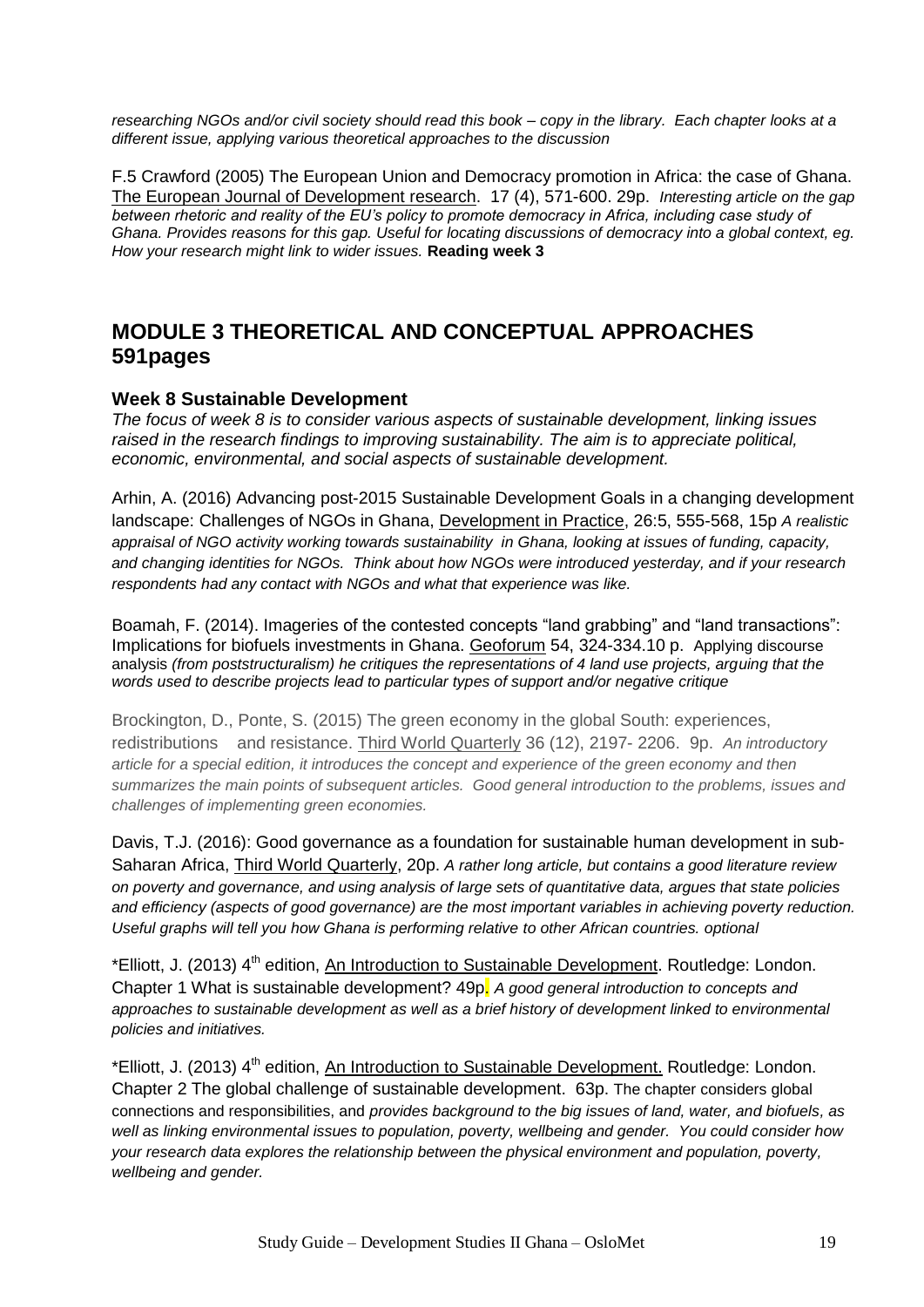\*Elliott, J. (2013) 4<sup>th</sup> edition, An Introduction to Sustainable Development. Routledge: London. Chapter 3 Actors and actions in sustainable development. 69P. *This chapter considers who is involved in sustainable development and whqt actions are taken. It considers issues of governance, and introduces new ideas for trade, economies and finance.*

\*Elliott, J. (2013) 4<sup>th</sup> edition, An Introduction to Sustainable Development. Routledge: London. Chapter 4 Sustainable rural livelihoods, 60p. OR Chapter 5 Sustainable urban livelihoods, 53p. *Depending on your research site, read either Chapter 4 or 5, and do a quick skim of the other chapter. Most of the research topics are covered in one of the chapters. Think about how your research data links to issues of sustainability.*

\*Elliott, J. (2013) 4<sup>th</sup> edition, An Introduction to Sustainable Development. Routledge: London.\*Chapter 6 Sustainable development in the developing world: an assessment. Optional 30p *A review of various indicators, including some newer ones to capture important aspects of sustainable development.*

European Union energy Initiative (EUEI) (2018) 2030 Agenda: Review Process of SDG7 on energy global partnerships 12p. *A review of the progress on SDG7 on energy by an important donor, the EU, describing the practical and strategic priorities and issues. A good example of multiple interests and institutions trying to work together to achieve sustainable development.* Optional

Kopiński, D., Polus, A. & Tycholiz, W. (2013). Resource curse or resource disease? Oil in Ghana. African Affairs, 112 (449), 583-601. 18p *The article argues that Ghana can avoid the 'resource curse' through better governance and a stronger civil society then other oil rich countries.* optional

Lewis and Kanji (2009*)* Non-Governmental organizations and Development. London: Routledge. Chapter 5 NGO roles in contemporary development practice, 91-120, and Chapter 6 NGOs and civil society,121-141. 49p. *NGOs and civil society activity are seen as important actors in achieving sustainable development. These chapters give you an overview of their diversity of roles, activities, and relationships.*

ODI (2018) Leaving no one behind in health and education services: an SDG stocktake in Ghana 24p Optional *An interesting report on the response of the Ghanaian government to SDGs on health and education.* **CR3 Research article A6** optional

Robbins, Paul (2012*)* Political Ecology. Kent: Wiley-Blackwell, Chapter 1: Political versus apolitical ecologies, 11-24. 13p. Chapter 3: The critical tools, 49-81. 32p. optional *Chapter one explains the 'ecologies' which political ecology disagrees with – and labels them apolitical- and then turns to covering the*  assumptions of political ecology, ending with a brief explanation of the five dominant narratives of political *ecology. Essential reading. Chapter 3 is optional - .and covers in greater detail the intellectual, academic and analytical frameworks that political ecology draws on.*

Vermeulen and Cotula (2010) Over the heads of local people: consultation, consent and recompense in large-scale land deals for biofuels projects in Africa, The Journal of Peasant Studies 37 (4) 899-916. 17p.*This article analyses the tension between land use for biofuels against poor people's livelihoods, looking at issues of management, representation, and compensation.* optional

Walker, P. (2006) 'Political ecology: where is the policy?, Progress in Human Geography 30 (3), 382-395. 13p. *A short article which questions how political ecology can be applied to the development of policy and action.*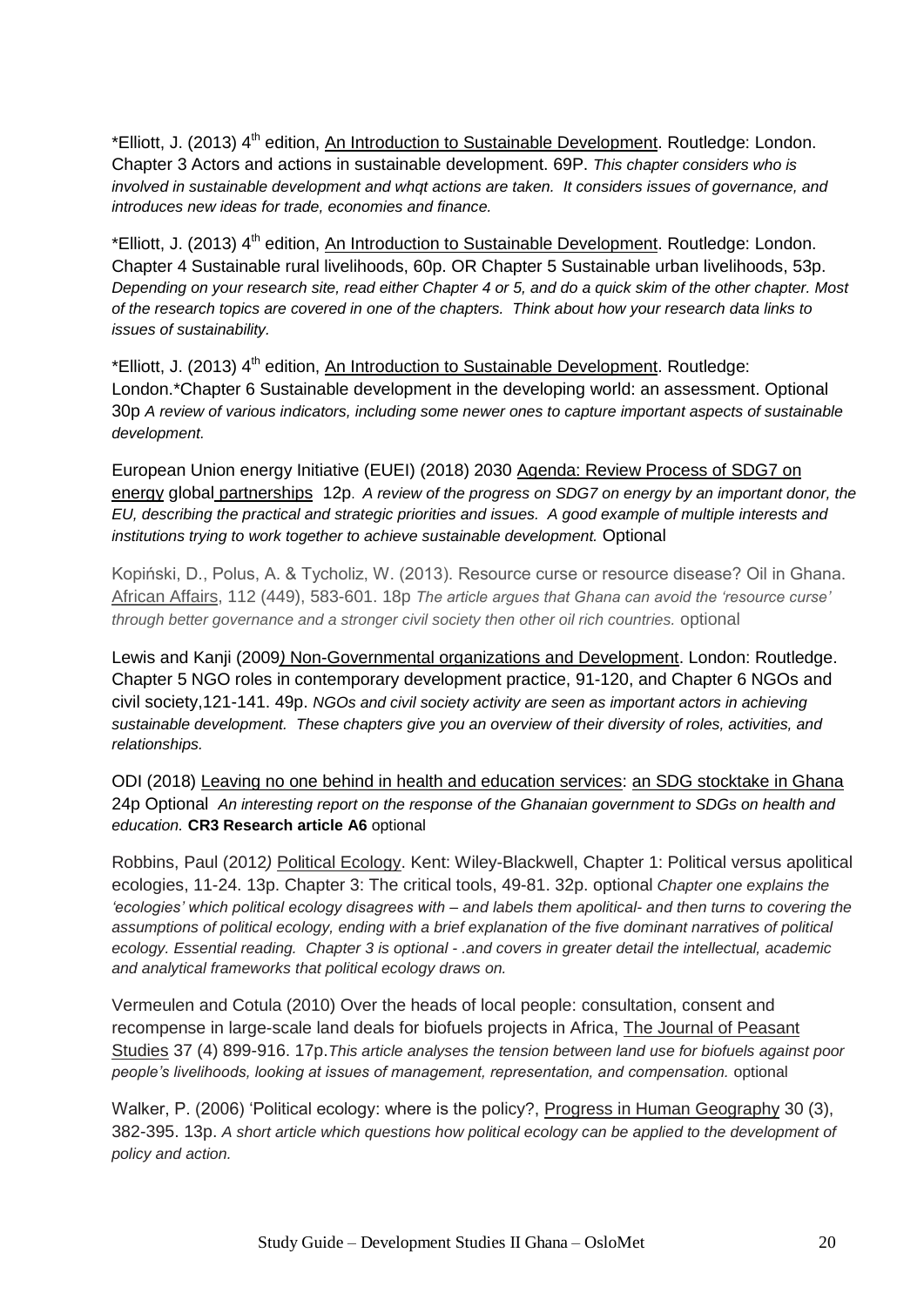#### **Week 9 Critiques of development: Feminist Approaches, Alternative Development and Post development,**

*This week will continue with introducing theoretical approaches to development as a way of framing and understanding research data. Feminist theory will be introduced as a means to analyze three important aspects of all research: being reflective of the research experience; power and empowerment; and gender (roles, norms, relationships).There will be a review of alternative development strategies considering such concepts as power, human rights, participation, and*  equality. There will be a lecture on critiques of the whole idea of development, with application of *a poststructuralist approach to research data.*

Atanga, L.L. (2013) African feminism?, in Atanga, Ellece, Litosseliti, and Sunderland (eds) Gender and Language in Sub-Saharan Africa, London: John Benjamins Publishing Co., 301-314, 14p. *Theoretical paper, feminism, Arica feminism, impact of colonial experience, language* 

Bee, B.A. & Bimbika Sijapati Basnett (2017) Engendering social and environmental safeguards in REDD+: lessons from feminist and development research, Third World Quarterly, 38(4), 787-804,

19p.*This case study provides a good example of the application of feminist theory and research to development practice, for example considering gender aspects of representation, power, labour and participation, with good links to policy*

Ekinsmyth, C. (2002) "Feminist methodology", in Shurmer & Smith (2002) Doing Cultural Geography. London: Sage, chapter 16 pp 177-185 8p. An excellent, brief introduction to Feminist approaches to doing research, with good definitions.

Chambers, R. (2006) Transforming power. IDS: London. 99-110,11p. *Robert chambers is a wellrespected development practitioner and academic who has written extensively on power and empowerment. This article provides discussion on discourses of power, and how one can analyze power within development situation. Would be useful to apply to any research topic.*

Chant and Sweetman (2012) Fixing women or fixing the world? Smart economics, efficiency approaches and gender equality in development, Gender and Development 20 (3) 517-529. 12p.*The article highlights the tensions between working with women and girls (WID approach and now 'smart economics'), to the feminist goal of removing structural discrimination. This is an analysis of agency vs. structural approaches to fostering change. optional*

Cislaghi, B. (2018) The story of the 'now women': changing gender norms in rural West Africa, in Development in Practice 28(2), 257-268. 12p *A very interesting review of a project in West Africa, designed as alternative development: long term, participatory, inclusive of both men and women, radical aim of changing norms.*

Cleaver, F. (2002) Chapter 1"Men and masculinities: new directions in gender and development", in Cleaver, F. (2002) Masculinities matter: men, gender and development*.* London: Zed Books, 1- 27, 27p. *This argues for the implicit inclusion of men in gender analysis and planning and explores the key issues of gender and development as related to men and masculinities.* 

Connell, R. (1996) Gender as a structure of social practice, in Mc Dowell & Sharp, Space Gender and Knowledge, 44-53, 9p. *A seminal historical article which provides excellent analysis of how gender operates within society, and gives useful ways of analyzing gender within research, for example consideration of institutional practices, uses of power and hegemonic beliefs and practices. Connell was one of the first academics to write about men and masculinities.*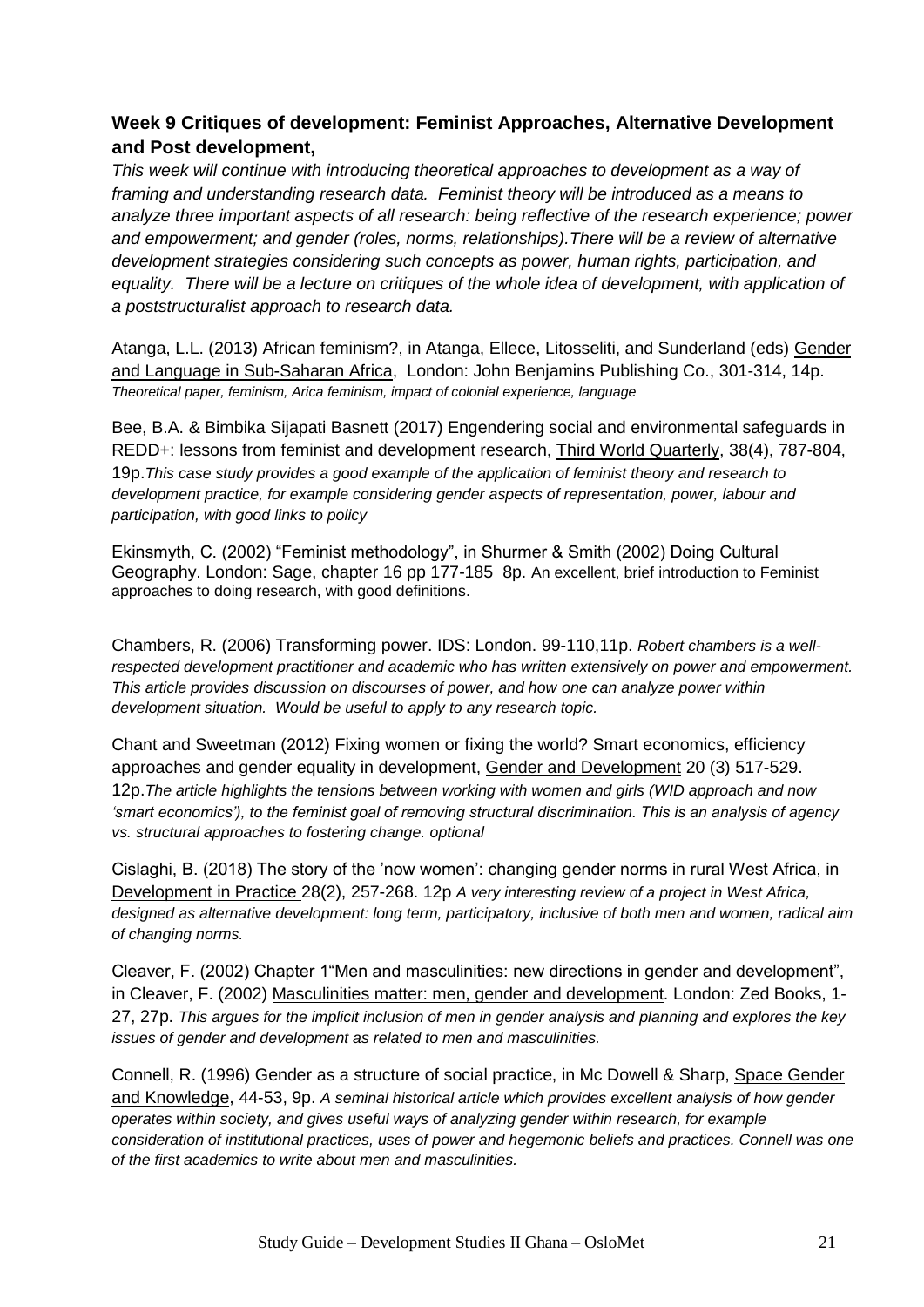Ferguson, P., (2015) The green economy agenda: Business as usual or

transformational discourse? Environmental Politics 24 (1), 17-27 10p. *The article provides a critique of the green economy agenda, arguing it must move away from 'growth': a poststructural analysis is applied.* 

Mosedale, S. (2005) Assessing women's empowerment: towards a conceptual framework, Journal of International Development 17, 243-257. 14p.*One of the contributions of Feminist theory is its work on power and empowerment. This article reviews various ways of understanding power, critiques the concept of empowerment, and provides ways of thinking about and analyzing issues of power and empowerment. A useful article to deepen analysis of power and how it operates in society..*

Nederveen Pieterse (2010) Development Theory (2<sup>nd</sup> edition) London: Sage. Chapter 7 After Post Development, 110-124. 14p. *A further exploration of development and post development.* optional

Nederveen Pieterse, J. (2010) Development theory (2<sup>nd</sup> edition), London: Sage, Chapter 6, My paradigm or yours? Variations on alternative development, 83-109, 26p. *A good review of alternative development strategies and concerns, and the distinctions with mainstream development theories and approaches.*

Peet, R. and E. Hartwick, E. (2009) Theories of Development: contentions, arguments alternatives. London; The Guilford Press. Chapter 6, Poststructuralism, Postcolonialism, and Postdevelopmentalism, 197-239. 43p. *Good review of the arguments and insights of poststructuralism, postcolonialism and post development, as well as critiques of these positions*

Peet, R. and E. Hartwick, E. (2009) Theories of Development: contentions, arguments alternatives. London; The Guilford Press. Chapter 7 Feminist theories of development, 240-274. 34p. *Worth reading as it explains the epistemology of feminist theory, covers the feminist critique of development, and then reviews the various approaches. Some will be a review, but provides connections and links to themes that are discussed in the course.*

Sharpe (2005) Geography and gender: feminist methodology in collaboration and in the field, in Progress in Human Geography 29:3, 304-309. *5p A review of how feminist theory has had an impact on social science research (human geography), and the debates about methods, the experience about being powerful and powerless, and the ways in which doing research is not 'objective' and certain but deeply personal and challenging.*

Wedgwood (2009) Connell's theory of masculinity – its origins and influences on the study of gender, Journal of Gender Studies 18 (4) 329-339. 10p. *For those who are interested in pursuing men and masculinities, this article provides detailed coverage of aspects of Connell's theory, including cathexis (sexual desire) and hegemony as aspects of the gendering of men. It includes discussion of the use of life history, a feminist research method that he used.* Optional

*.*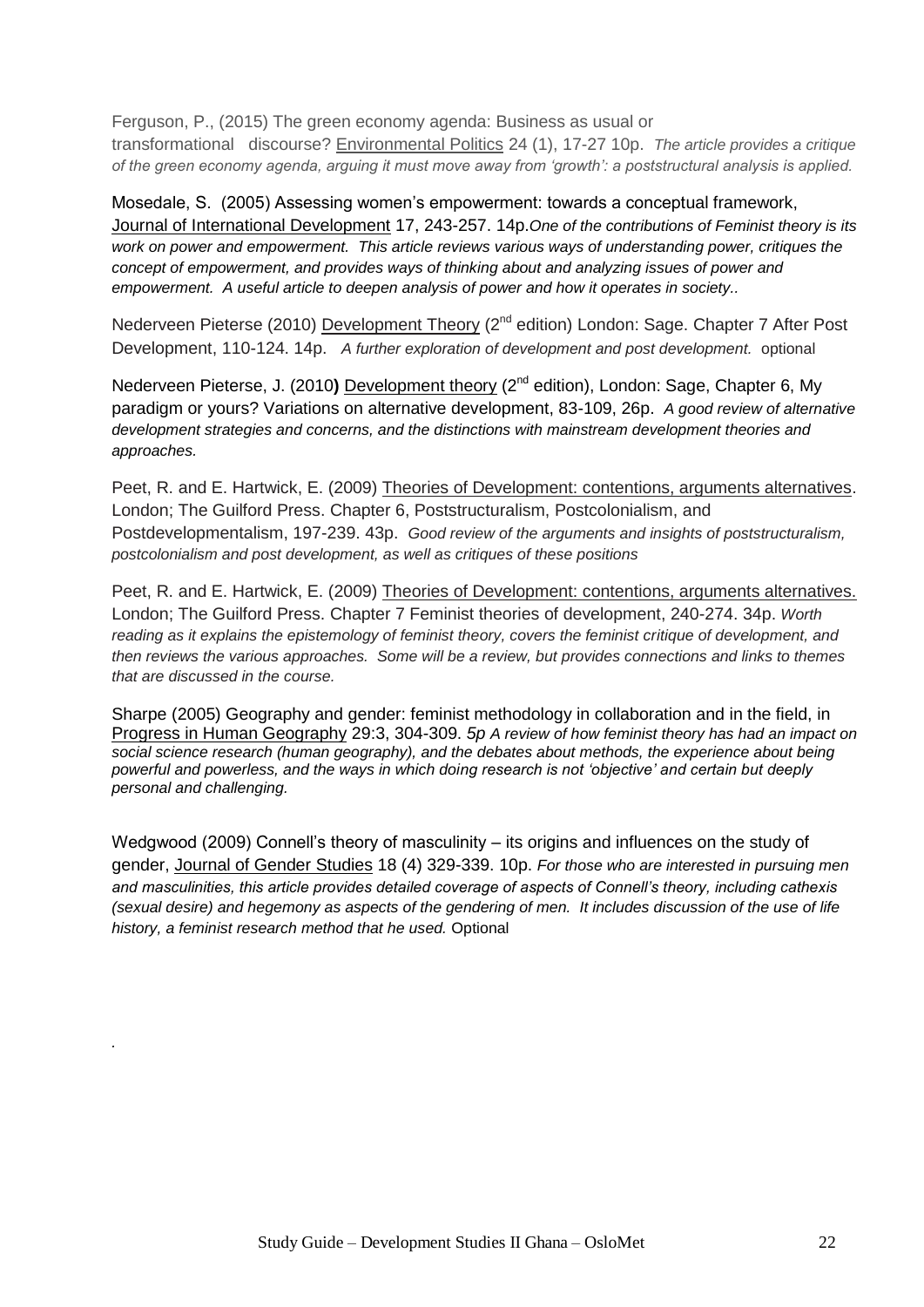# **5. Course Staff and Lecturers**



#### **Michael Asare**

**Field Manager**

**Email:** [michael@kulturstudier.org](mailto:michael@kulturstudier.org)

Michael has been working for Kulturstudier since 2009. He has a bachelor's degree in History and Philosophy from University of Cape Coast. Michael is Ghanaian and has previously worked for different NGOs in Ghana. He is the assistant manager for Kulturstudier in Cape Coast and his responsibilities involve non-academic matters.



#### **Orlando Yaw Dablu**

**Assistant Field Manager**

**Email:** [orlando@kulturstudier.org](mailto:orlando@kulturstudier.org)

Orlando is a Ghanaian and has been working as Assistant Field Manager for Kulturstudier since 2016. He is a former scholarship student on the Global Environmental Studies course and holds Bachelor's Degree (Hons) in Geography and Resource Development with Political Science from the University of Ghana, Legon. He is a good communicator, motivates, and happy meeting different people at all times. He has worked with the University of Ghana as Teaching and Research Assistant, the International Food Policy Research Institute as enumerator, and works with insurance. He has volunteered as teacher at the high school.



#### **Gifty Rhodalyn Tetteh**

**Seminar Leader**

**Email:** [Rhodalyn@kulturstudier.org](mailto:Rhodalyn@kulturstudier.org)

Gifty is an Environmental and Climate activist and has studied Global Environmental Studies and Development Studies II with Kulturstudier. She has a MSc (Environmental Management and Policy) and a BS (Honors) (Environmental Science) from the University of Cape Coast, Ghana, and a certificate in Occupational Health and Safety Management (OHSM) from the Complete Safety Institute. She has been a Teaching Assistant and a Research Assistant at UCC, and has worked with NGO's including A Rocha Ghana and the Ghana Youth Coalition on Climate Change (GYCC) and is the Volunteer Coordinator for Green Africa Youth Organization (GAYO). She is passionate about health threats posed to man through Environmental pollution and has been involved in research on Risk Assessment of Environmental contaminants. Rhodalyn dreams of a safe planet for all, from generations to generations.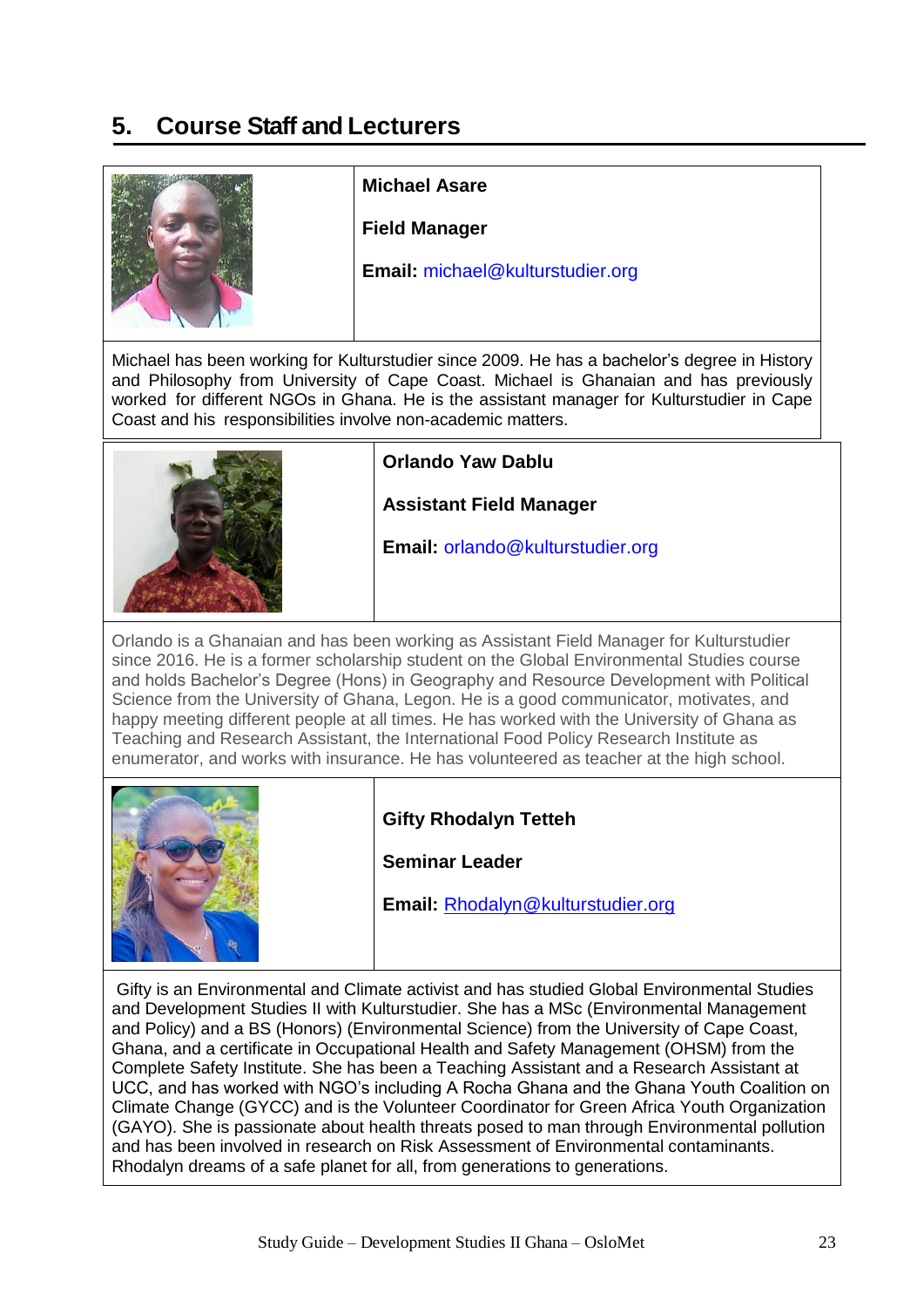

#### **Sia Bergmann**

**Seminar Leader**

**Email: [sia@kulturstudier.org](mailto:sia@kulturstudier.org)**

Sia holds a master's degree in Anthropology with specialization in Visual Anthropology from Aarhus University, Denmark. I have primarily worked with subjects within climate change and human - nature relations, as well as gender roles and identity. I have conducted fieldwork in the Ecuadorian Amazone, where I have investigated how native knowledge and religious beliefs guide natural resource management. I was a student myself at Kulturstudier's Development Studies II in Nicaragua in 2016.

**Lecturers Module 1 Various lecturers from University of Cape Coast Department of Geography and Regional Planning Department of Population and Health Institute for Development Studies Centre for African Studies** 



**Dr. Kenneth Aikins**

**Lecturer Module 1 The State, Civil Society and Governance**

**Email: kaikins@gmail.com**

Dr. Aikins is a Senior Research Fellow at the Institute for Development Studies at the University of Cape Coast. His fields of interest are political science, peace and international relations, and has published many articles on these topics.



**Dr. Charlotte Wrigley-Asante**

**Lecturer Module 1**

**Gender, Empowerment and Development**

Email: [cwrigley-asante@ug.edu.gh](mailto:cwrigley-asante@ug.edu.gh)

Dr. Charlotte Wrigley- Asante has a MPhil from the University of Oslo, and a PhD from the University of Ghana, Legon. She is a Senior Lecturer in Human Geography at the University of Ghana, Legon. Her main areas of expertise are development, gender, poverty, migration and the environment. She has written many publications from her research in Ghana.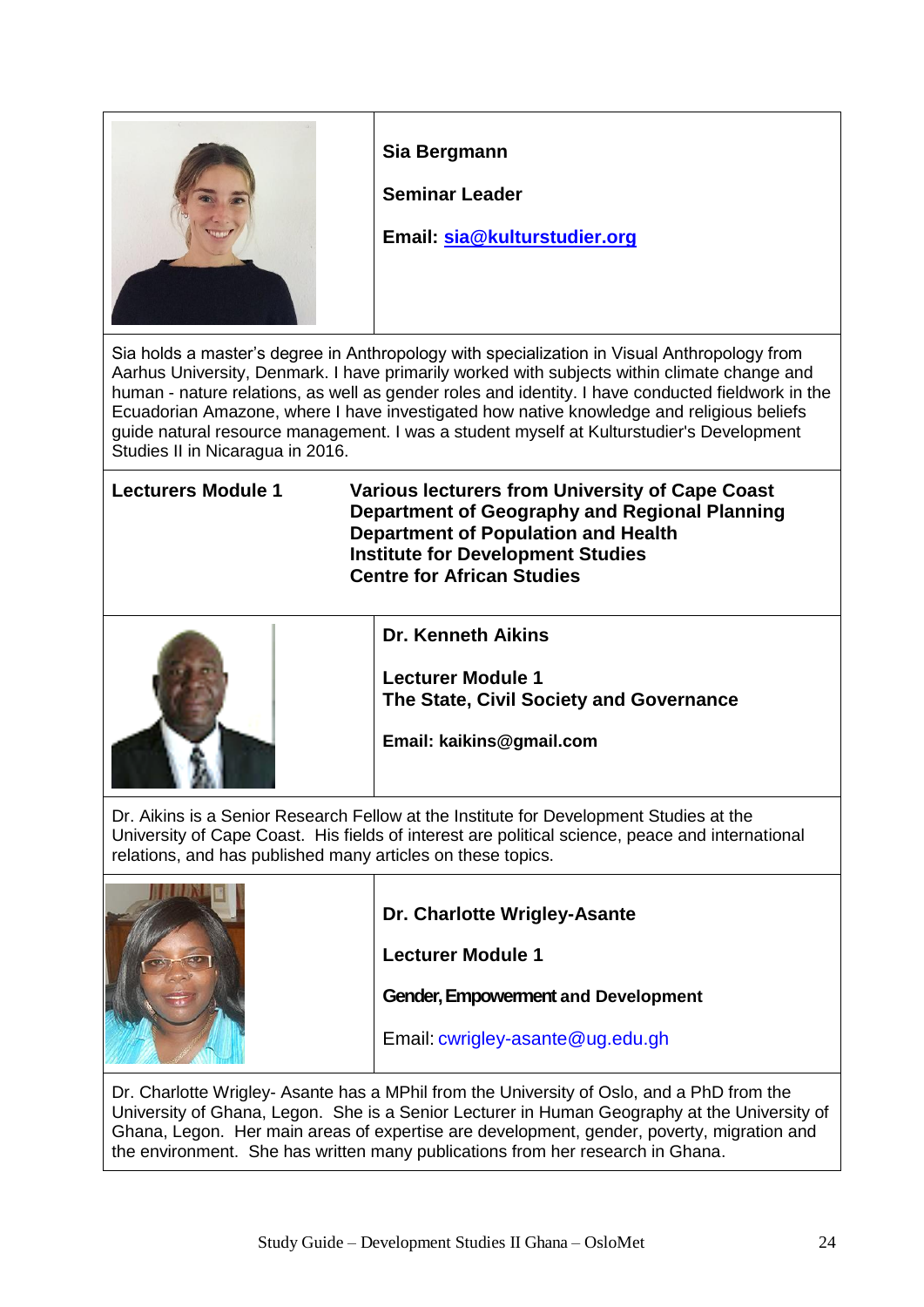

#### **Dr. Ann Le Mare**

**Lecturer Module 3 Sustainable Development, Development critiques, Feminist Theory**

**Email:** [ann@kulturstudier.org](mailto:ann@kulturstudier.org)

**Ann Le Mare** has a B.A. degree in social sciences/anthropology, a Postgraduate diploma in Community Development, and an MSc in Development Management. Her PhD at Durham University was on Fair Trade and its potential for development. She has a background as a development worker and as an academic, having worked or done research in Kenya, Tanzania, Zimbabwe, Zambia, Northern Ireland, India, Bangladesh, Thailand, Vietnam, Jamaica and Nicaragua. She is retired, but continues with a range of research, teaching and writing projects related to the broad theme of development. Her main interests are in poverty alleviation, gender, institutional development, conflict and conflict resolution, and alternative trades. She is the Programme Manager for Development studies II.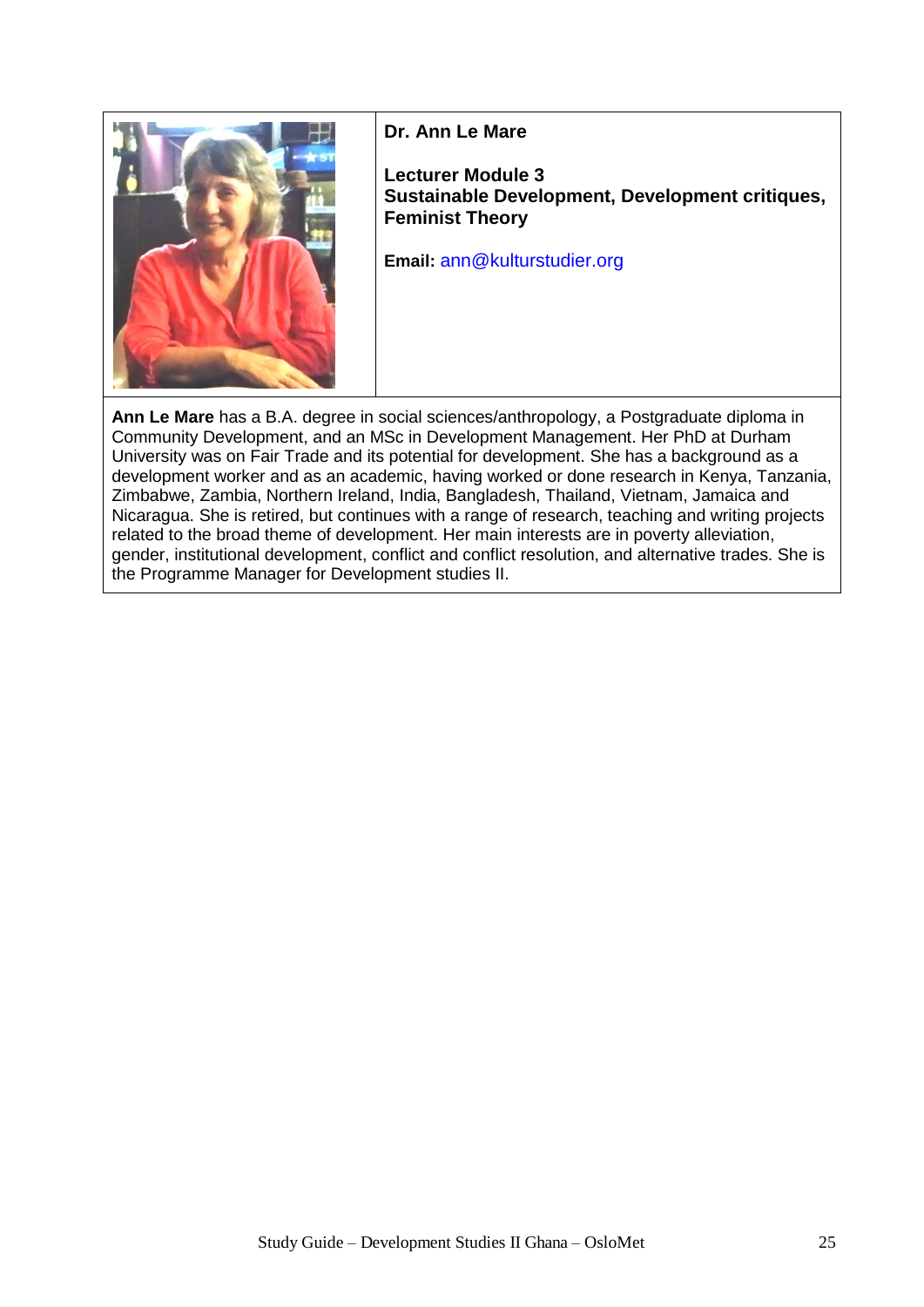# **6. Guidance on Writing**

The purpose of the various assignments in this course is to help you to learn about the topics, and to show that you are able to:

- read and understand the course literature and other relevant information;
- critical reflect on the topics in question; and
- apply academic conventions to your writing

There are some basic guidelines that you must follow when writing papers and essays. . **These guidelines are in accordance with normal standards for University/College assignments and will, in combination with the overall purpose defined above, serve as our criteria for assessment.** They are as follows:

#### **1. Define the topic, approach and structure in the introduction**

Whether writing a short paper, a group paper or a home exam essay, the paper must have an introduction. Here the topic(s) are first presented. Following this, the question(s) related to the topic(s) are formulated. The question(s) and the intention must be clearly formulated and realistic. Finally, the structure to the paper/essay should be outlined. That is, how the following pages will proceed to study the question/s of the paper. This structure must be simple and logical, normally resting on three building blocks:

- an introductory part;
- a main part (normally consisting of various sub-chapters/sections) where ideas concepts and results are discussed in relation to the overall topic/s and question/s raised in the introduction; and
- a concluding part which summarizes the paper and provides final conclusions.

Once the topics, intention and structure have been defined in the introduction, it is important to stick to them throughout the paper/essay.

The seminar leader is available for advice during the writing of the self-study paper and the group exam. It is advisable to make use of this opportunity. However, you may not receive any guidance during the individual home-exam.

#### **2. Organize the essay with a good structure**

It is essential for the quality and readability of the text that you present and discuss your material in a systematic manner. (By "your material" we mean the different views/theoretical approaches and empirical examples you use to study the topic/s in question.) There is no standard way of doing this. What is important is that you give reasons in the text for why you choose to put the various elements of the material together the way you do. Each time you introduce a new idea or example, remember to ask yourself: Is it clear to the reader (and yourself) why this idea/example is being introduced here? If your answer is not a clear "yes", the text needs revising.

#### **3. Discuss and bring to a conclusion**

Equally vital for the quality of the paper/essay, but often forgotten, is that the material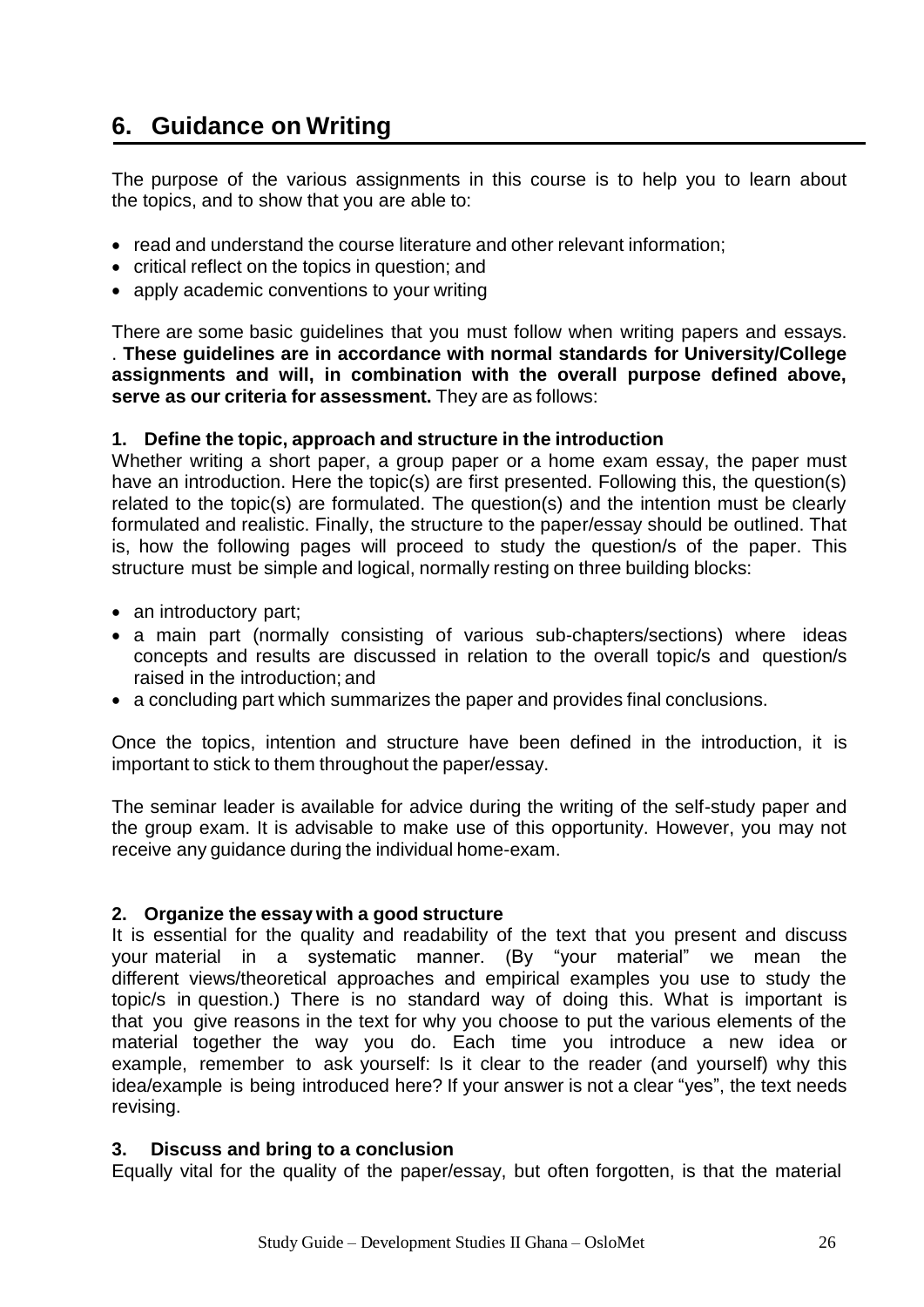is *discussed* (the views/theoretical approaches and empirical examples) in relation to the topic/s and question/s raised in the introduction. It is important to discuss the theory and concepts in relation to your research group topic and the questions you pose in the paper At the end of the essay you should bring your various points together and draw some tentative conclusions based on the discussion in the paper.

#### **4. Write clearly and with adequate references**

While academic writing demands a formal style this does not mean using complex language. On the contrary, ideas should be communicated as clearly and precisely as possible. In addition, and this is equally important, effort should be made in establishing good flow between the elements of the text. This implies that there must be a meaningful connection between the various sections of your paper. Make sure that you always explain what a section is about – and relates to what you have already written. Finally, it is very important that your papers have adequate and correct citing of references (see below).

#### **5. Guidance on Referencing - Get the technicalitiesright**

The **Harvard System** of references is used in the course. But you can use APA or any system. There are many different styles within the system - compare the list of references in books, journal articles or reports. The style is up to you – as long as you are consistent in its use.

#### **The main points in referencingare**

**(1) every source should have a short reference in the text**

**(2) which links to a full reference in the bibliography**

#### **(3) where you are consistent and use the same style for all references in your paper.**

#### **First, References in the text**

There must be references in the text immediately after quotations, or after specific ideas or views from particular sources. These references are to be written in parentheses in the text after the point you are referring to. Correct references consist of the author's surname/other source's name followed by the publishing year and page number where applicable. The page number should always be included for direct quotations, paraphrasing particular ideas or arguments, and statistics. You do not need a page number when you are referencing a whole source, for example a book or article or report.

#### *Examples:*

Whole book:

In her most recent introduction to development studies, the author covers economic aspects of development, as well as social, cultural and environmental issues (Smith 2008).

#### • Direct quote:

Smith concludes that "development must include tackling poverty" (Smith 2008: 22).

Paraphrasing: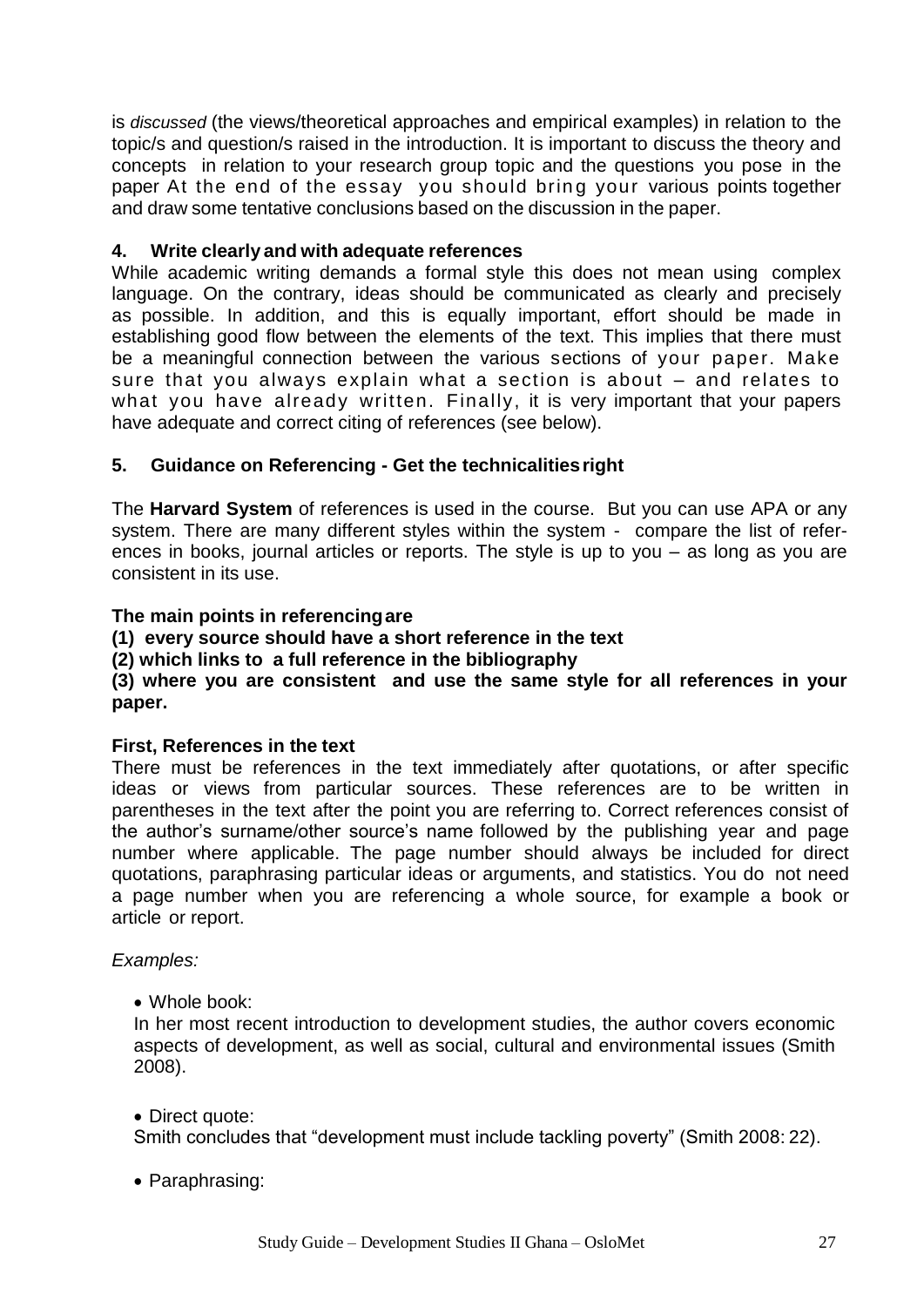One of Smith's arguments is that development needs to include poverty reduction (Smith 2008: 22).

**NB!** If referring to an author cited in another text, you include both names in the short reference. You cite where YOU read the information (eg. In Jones)

#### *Example:*

'Development must include tackling poverty' (Smith, cited in Jones 2010: 12)

**NB!** If the in-text reference is to a secondary source (e.g. 'Development must include tackling poverty' (Smith, cited in Jones 2010: 12)), your literature list must only include the actual sourceyou quoted from (for the above example, Jones, 2010).

Sometimes documents do not have a date. Then the reference is: (Smith, no date)

 Documents written by an organization with no given author should have the organization as the author.

*Example:*

(UNESCO 2009) or (Vietnamese Ministry of Education and Training 2007)

#### **Second, List of all sources with full details at the end of the essay**

All sources referred to in the text should be presented in full at the end of the document. The list, which can be called "Literature", should contain the full reference, containing on the information about that reference, with the references organised in alphabetical order by the name of the author. Look at the list of references at the end of the two set books for examples of list of references.

Each reference should have the following format:

Surname of author, first name or initial/s (publishing year) *Title*, Place of publishing that is normally a town: Name of publisher.

#### *Example:*

Nederveen-Pieterse, J. (2001) *Development theory. Deconstructions/reconstructions,* London: Sage Publications.

 If the source is an article in an anthology (book with contributions from several authors), the reference in the literature list should have the following format:

Surname of author of the article, first name or initial/s (publishing year) "Title of article", in + full name/s of the editor/s, *Title of book,* Place of publishing which is normally a town: Name of publisher.

#### *Example:*

McGrew, A. (2000) "Sustainable globalisation. The global politics of development and exclusion in the new world order" in Tim Allen and Alan Thomas (eds.), *Poverty and development into the 21stcCentury*, Oxford: Oxford University Press.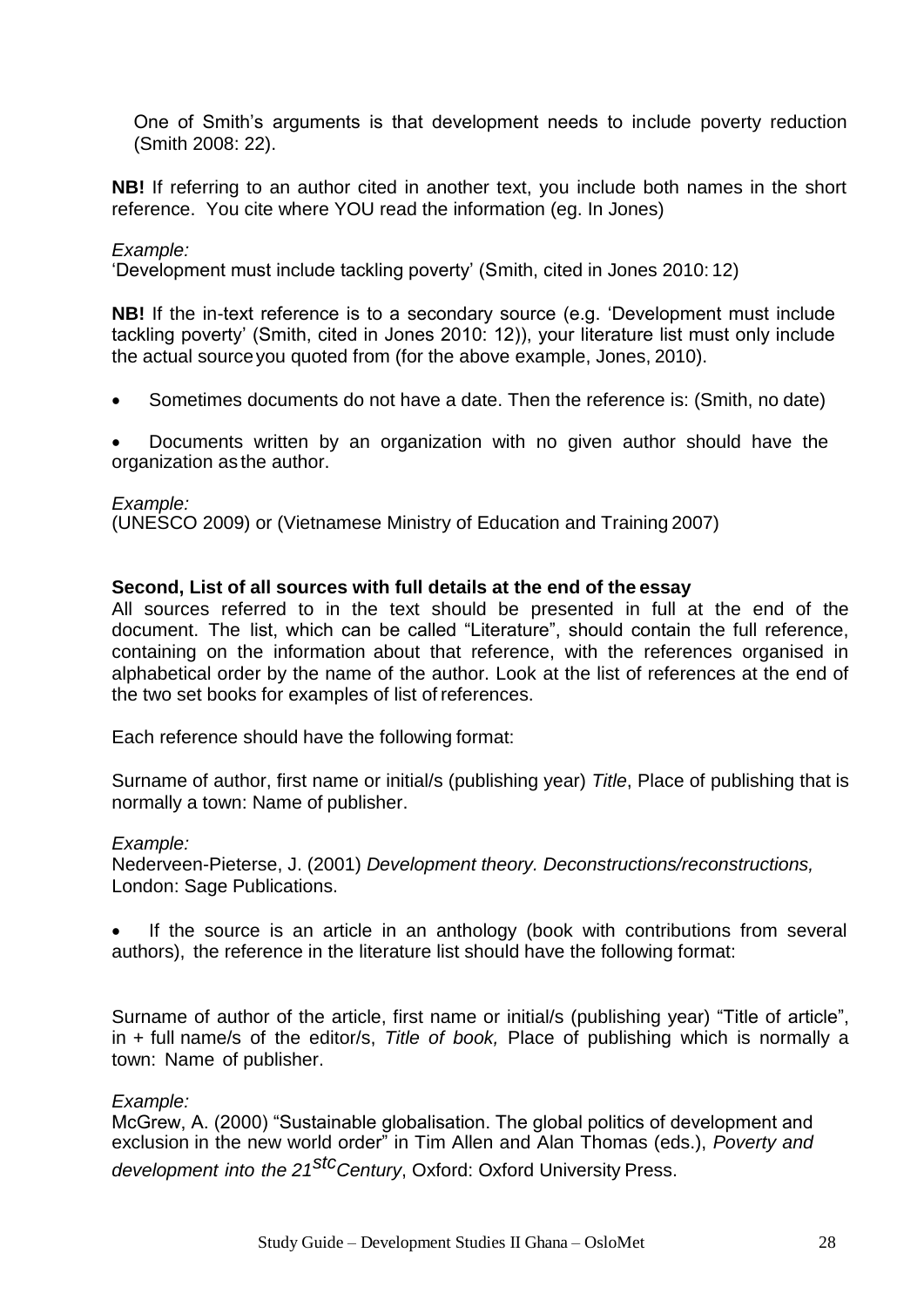If the article is from a journal, the reference in the literature list should have the following format:

Surname of author, name or initial/s (publishing year) 'Title of article', In + *Name of periodical*, volume/issue number x, pp. z-y. *Example:*

Castles, S. (2000) "International migration at the beginning of the twenty-first century: global trends and issues", *International Social Science Journal,* n.165, pp.269- 280.

If the source is a conference paper it should include the following information.

#### *Example*

Brown, J., 2005. Evaluating surveys of transparent governance. In: UNDESA (United Nations Department of Economic and Social Affairs), *6th Global forum on reinventing government: towards participatory and transparent governance.* Seoul, Republic of Korea 24-27 May 2005. NewYork: United Nations.

• If downloading a text from the Internet, the reference should have the normal format used for references to books, anthologies or periodicals as described above, and add the Internet-address in parenthesis. If using information from the internet which is frequently updated (newspapers, magazines etc), the date when downloaded should be included.

#### If a paper copy of a report *Example* Department of Health, 2001. *National service framework for older people.* London: Departmentof Health.

If the report is accessed from the internet:

*Example*

Department of Health, 2001. National service framework for older people. [pdf] London: Department of Health. Available at:

[http://www.dh.gov.uk/prod\\_consum\\_dh/groups/dh\\_digitalassets/@dh/@en/documents/dig](http://www.dh.gov.uk/prod_consum_dh/groups/dh_digitalassets/%40dh/%40en/documents/digitalasset/dh) [italasset/dh\\_](http://www.dh.gov.uk/prod_consum_dh/groups/dh_digitalassets/%40dh/%40en/documents/digitalasset/dh)4071283.pdf [Accessed 12 September 2011].

A Magazine or journal article available on the internet *Example:*

Kipper, D. , 2008. Japan's new dawn, *Popular Science and Technology,* [online] Available at: [http://www.popsci.com/popsci37b144110vgn/html \[](http://www.popsci.com/popsci37b144110vgn/html)Accessed 22 June 2009

#### *Other sources*

Other types of sources, like conversations or information from web-sites that has not been published in printed form, should stand in a separate list (after the literature-list), which can be called "Other Sources". These sources should also be organised in alphabetical order according to surnames/names.

 As for unpublished Internet-information, references should consist of the Internetaddress (not in parenthesis) followed by the date of downloading.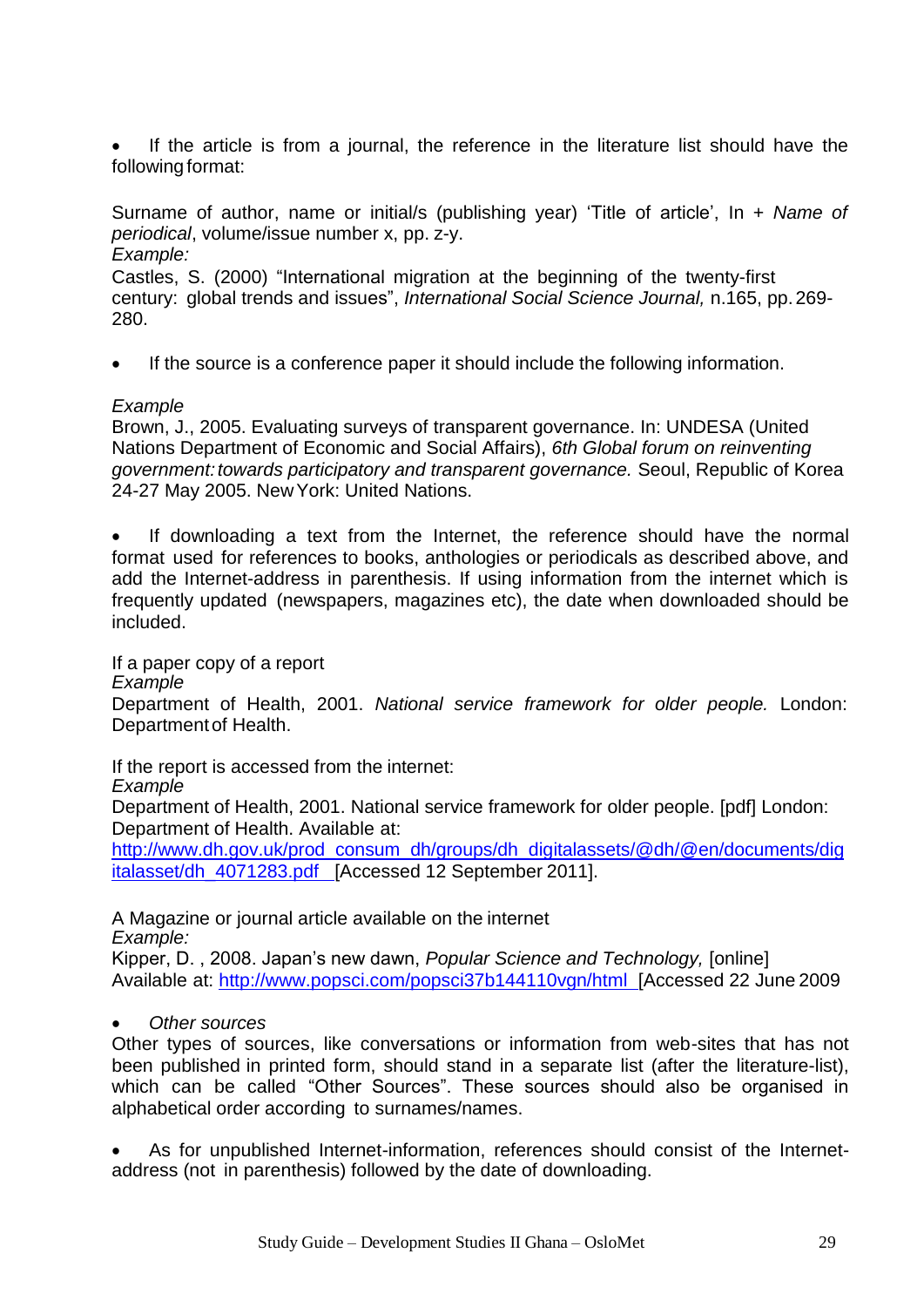#### *Example*:

Participatory Poverty Assessment: Vietnam [http://siteresources.worldbank.org/INTPOVERTY/Resources/335642-](http://siteresources.worldbank.org/INTPOVERTY/Resources/335642-1124115102975/1555199-) [1124115102975/1555199-](http://siteresources.worldbank.org/INTPOVERTY/Resources/335642-1124115102975/1555199-) 1124138866347/vietnam.pdf accessed 8.11.2008

DVD or film should include the following information.

#### *Example:*

*Health for all children 3: The Video*., 2004. [DVD] London: Child Growth Foundation. (Narratedby D.B.M. Hall).

*Macbeth*, 1948. [Film] Directed by Orson Wells. USA: Republic Pictures

#### Avoiding plagiarism

**Only sources that have actually been used in the study and referred to in the text should be put on the list/s of sources. Putting a source you do not use is considered plagiarism. Likewise, using facts or arguments from published materials (or previous student papers) without referencing them in your text is considered a serious breach of academic code of conduct and will normally result in failing your assignment or an entire course.**

A detailed and comprehensive guide to Harvard style of referencing can be found here: [http://www.library.uq.edu.au/training/citation/harvard\\_6.pdf](http://www.library.uq.edu.au/training/citation/harvard_6.pdf)

#### **Format:**

You must write your document in the following format:

#### **Times New Roman, 12 points, space 1.5 between lines, and margins 3.0 (both left and right). This gives app. 400 words on one page.**

Note! Remember to paginate the text (i.e. number the pages), and include front page and table of contents.